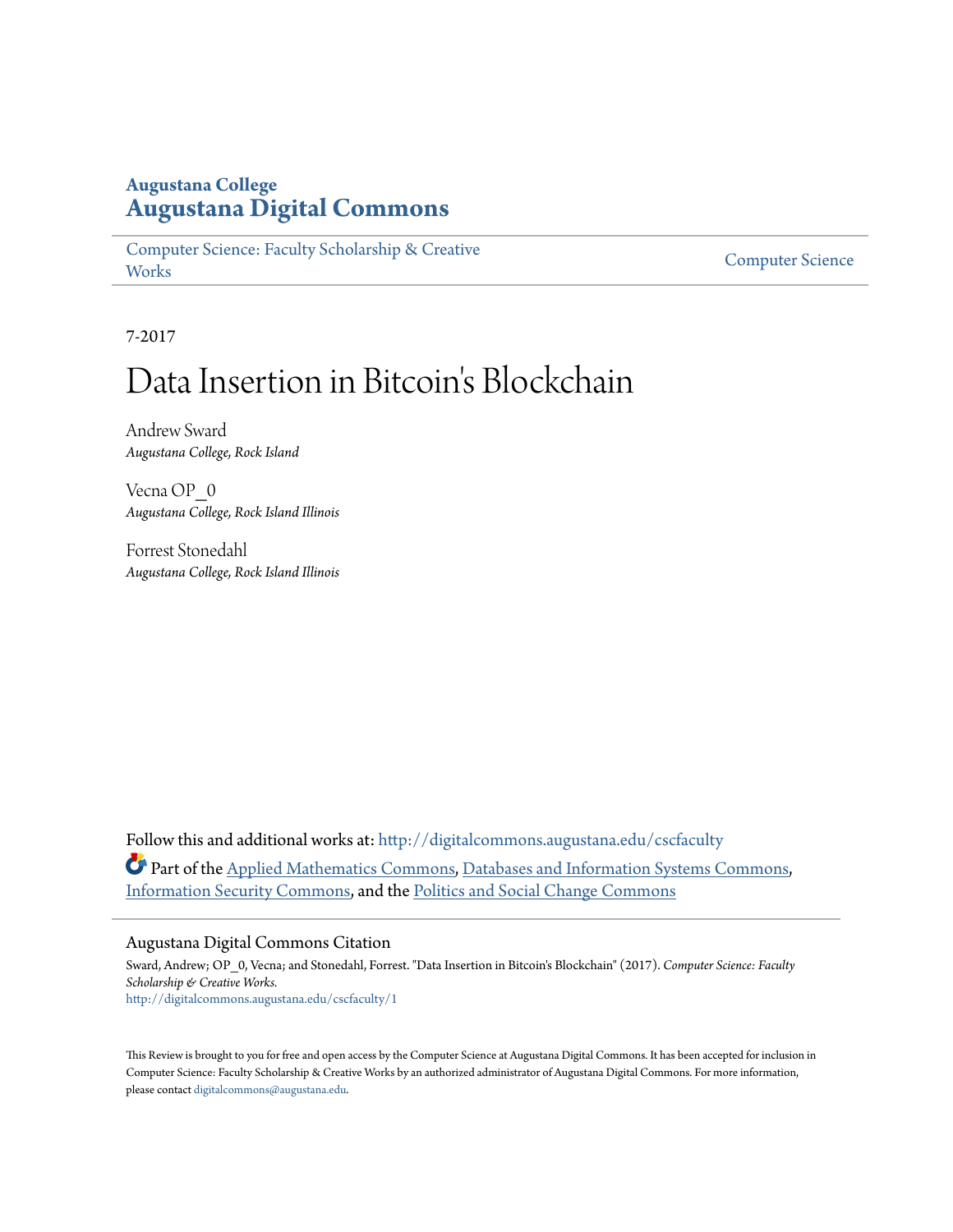# PREPRINT JULY 2017

# Data Insertion in Bitcoin's Blockchain

Andrew Swar[d](#page-1-0)∗ § , Vecna[†](#page-1-1) § , Forrest Stonedahl[‡](#page-1-2) [§](#page-1-3)

Abstract. This paper provides the first comprehensive survey of methods for inserting arbitrary data into Bitcoin's blockchain. Historical methods of data insertion are described, along with lesser-known techniques that are optimized for efficiency. Insertion methods are compared on the basis of efficiency, cost, convenience of data reconstruction, permanence, and potentially negative impact on the Bitcoin ecosystem.

#### KEY WORDS

1. Blockchain. 2. Data Publication. 3. Script. 4. Transaction Malleability. 5. OP RETURN. 6. Coinbase. 7. Free Speech.

# 1. Introduction

From its genesis block, and the now infamous headline<sup>1</sup> that Satoshi chose to inscribe as the first permanent message in the Blockchain, Bitcoin<sup>[49](#page-16-0)</sup> has been utilized as a free speech platform. In addition to exchanging digital currency on a global scale, Bitcoin also provides users with the ability to publish information that cannot be censored or retracted, and will be *permanently* available to the world (as long as Bitcoin itself persists). However, the Bitcoin community is divided with regard to whether this use of Bitcoin as a platform for data publication/storage is an appropriate one:

"The use of bitcoin's blockchain to store data unrelated to bitcoin payments is a controversial subject. Many developers consider such use abusive and want to discourage it. Others view it as a demonstration of the powerful capabilities of blockchain technology and want to encourage such experimentation."

 $-$ Andreas Antonopoulos<sup>[50](#page-16-1)</sup>

Everyone has their own vision of what Bitcoin can and should be used for. While we are inclined to favor the view that the insertion of data *can be* a legitimate and valuable use of the Blockchain, the purpose of this article is not to argue in favor of (or against) the practice, but rather to enumerate the historical and efficient methods of data publication, and to examine the benefits and drawbacks corresponding to each method. Specifically, we will compare data publication methods on the basis of efficiency, cost, convenience of data reconstruction, permanence, and the potentially negative impact on the Bitcoin ecosystem.

<span id="page-1-1"></span><span id="page-1-0"></span><sup>∗</sup>A. P. Sward (andrewsward@augustana.edu) is Assistant Professor of Applied Mathematics at Augustana College, IL †Vecna (vecna@protonmail.com) is an undergraduate researcher at Augustana College, IL

<span id="page-1-3"></span><span id="page-1-2"></span><sup>‡</sup>F. Stonedahl (forreststonedahl@augustana.edu) is Assistant Professor of Computer Science at Augustana College, IL §Augustana College Cryptocurrency Analytics Lab: 1PapersRp8yrScwByy5p3ARti4BpRgyVyk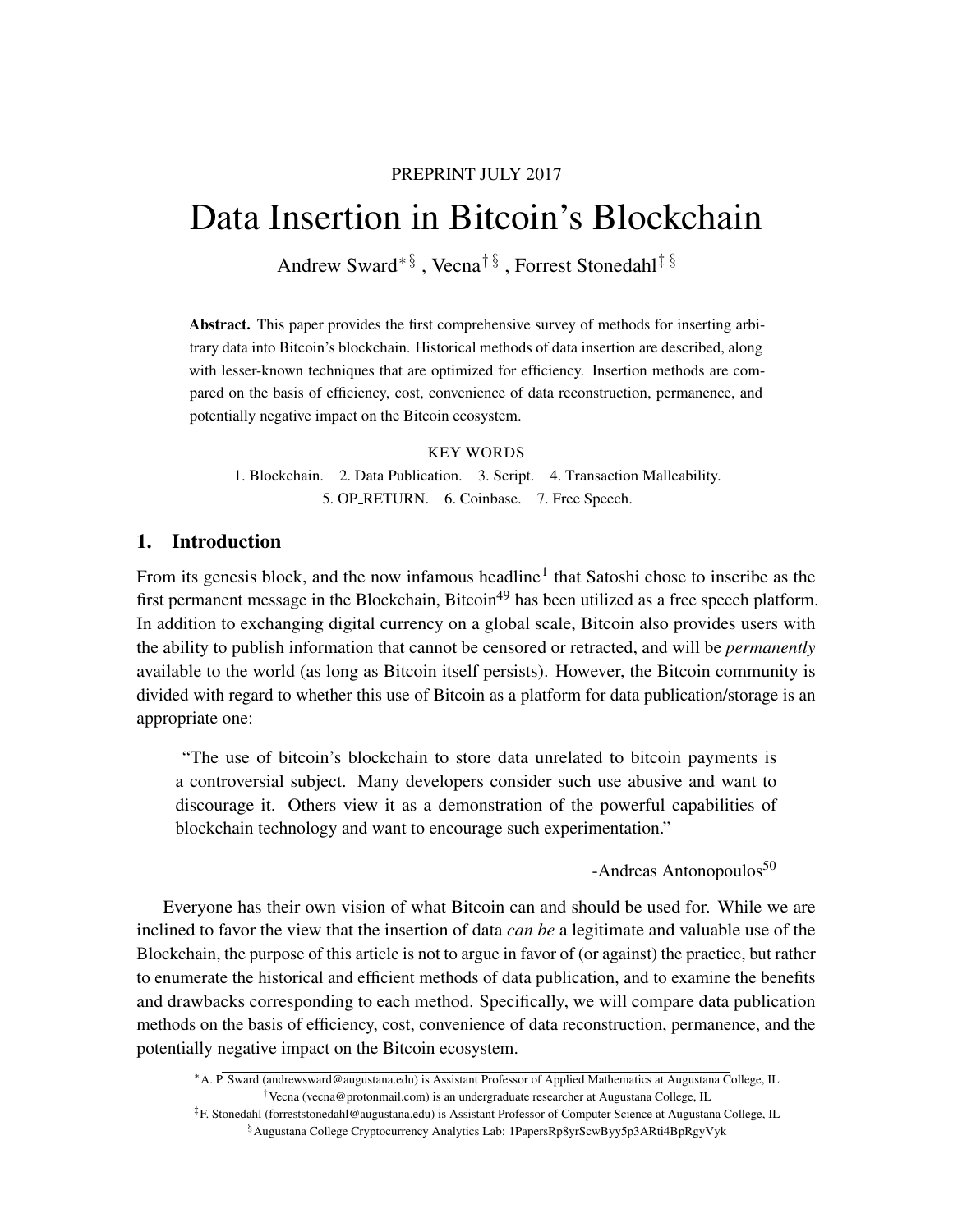We believe this work will be of interest to several audiences:

- (1) For those who wish to store data in the Blockchain, we identify which methods optimize data storage (and minimize the associated cost) given the constraints of the protocol.
- (2) For those who are concerned that the Blockchain is being "co-opted" for data publication/ storage, we provide a clear outline of the presently available methods and explain which methods mitigate negative side effects for other users.
- (3) For future digital archeologists, we provide a valuable point of reference that may allow posterity to unearth virtual artifacts that otherwise might remain hidden forever in the Blockchain in binary format.<sup>2</sup>

## 2. Related Work

It is common knowledge that extrinsic data can be stored in the Blockchain, and there are numerous websites that provide access to a subset of that data,  $51-53$  $51-53$  and some excellent sleuthing has uncovered a variety of interesting historical artifacts that have previously been stored.<sup>[54](#page-16-4)</sup> Nevertheless, there remains confusion and misinformation about the variety of different methods by which data can be (and has been) stored. For instance, a recent comprehensive textbook on Bitcoin included the following:

"There's no good way to prevent people from writing arbitrary data into the Bitcoin block chain [sic]. One possible countermeasure is to only accept Pay-to-Script-Hash transactions. This would make it a bit more expensive to write in arbitrary data, but it still wouldn't prevent it."<sup>[55](#page-16-5)</sup>

The first claim, that one cannot prevent arbitrary data insertion, is correct, since there is no general way to distinguish between legitimate address hashes and arbitrary binary data. However, the second claim is false, as P2SH (Pay-to-Script-Hash) transactions actually provide the *least expensive* and most efficient method for storing large amounts of arbitrary data (see section [5\)](#page-6-0).

There are also a variety of websites<sup>[56,](#page-16-6)57</sup> that provide user-friendly tools to publish data of one's choice. However, these tools are currently using the Pay-to-Fake-Key-Hash (P2FKH) method, which has serious drawbacks (discussed in section [4.2\)](#page-3-0) that make it inefficient for users of the service and harmful to the Bitcoin infrastructure.

While some previous works have analyzed the graph structure<sup>[58](#page-16-8)</sup> and anonymity<sup>[59](#page-16-9)</sup> of Bitcoin's transaction ledger, there is a dearth of academic work studying the publication and storage of arbitrary data. The only notable exception is the recent work by Bartoletti and Pompianu<sup>[60](#page-16-10)</sup> that analyzed the metadata attached to transactions that use one specific data insertion method (OP RETURN, see section [4.5\)](#page-5-0) to build protocol layers on top of the Bitcoin protocol (*e.g.*, for asset management, notarization, etc...). In a different vein, Permacoin<sup>[61](#page-17-0)</sup> proposes the idea of building an alternative to Bitcoin that uses "proof-of-retrievability" rather than proof-of-work, which would (by design) allow for the storage of massive amounts of arbitrary data, extrinsic to the transaction ledger.

# 3. Background: The Bitcoin Script Language

*3.1. Standard Scripts—*Bitcoin's stack-based scripting language for creating transactions is simply called "Script." Bitcoin transactions contain input scripts and output scripts. The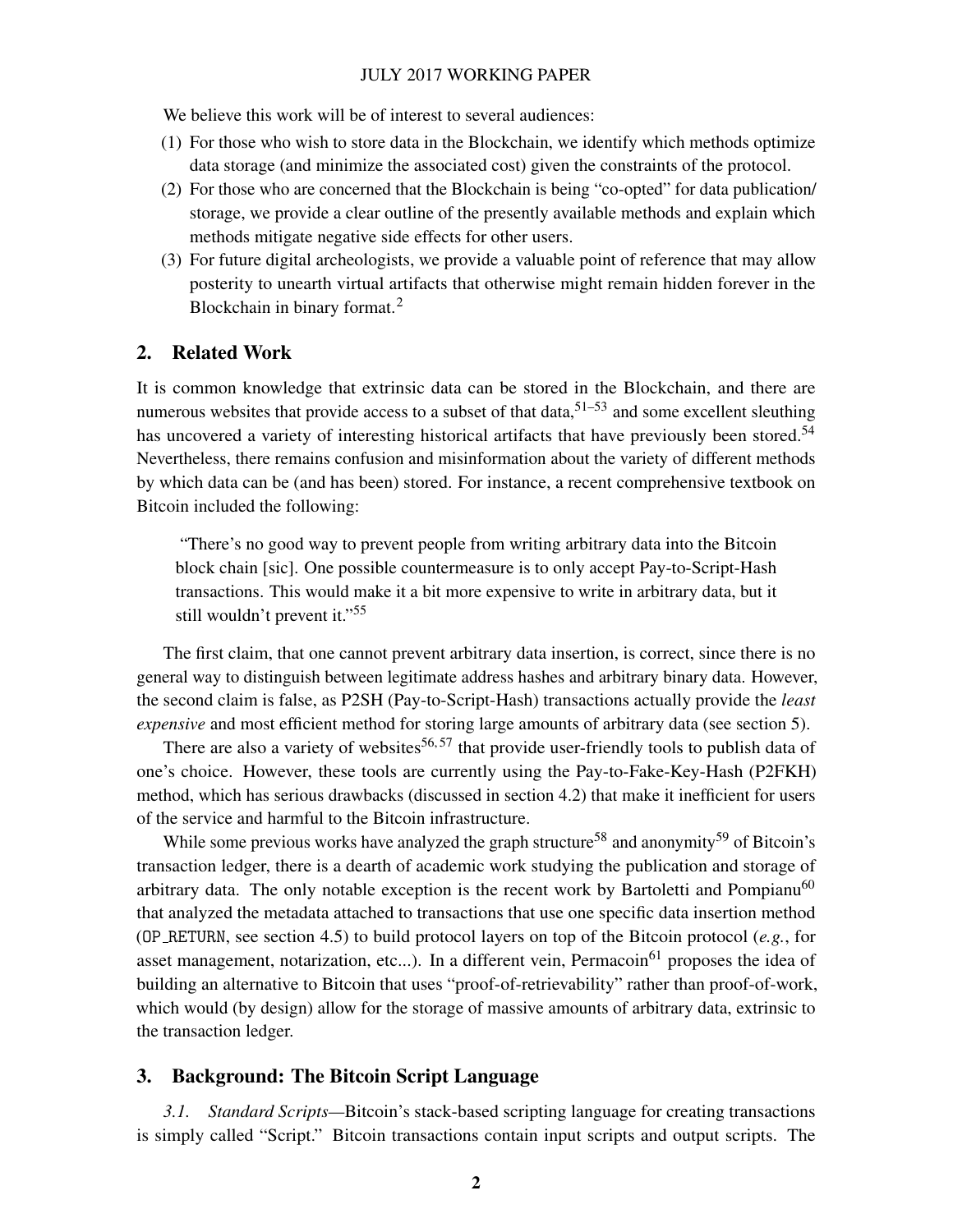input scripts are solutions (unlocking scripts) to previous output scripts (locking scripts) in prior transactions stored in the Blockchain.<sup>3</sup> There are currently 5 *standard* script types<sup>[50](#page-16-1)</sup> that are used and accepted on the Bitcoin network for transactions.<sup>4</sup> The standard script types include Pay-to-Public-Key (P2PK), Pay-to-Public-Key-Hash (P2PKH), Multi-Signature, Pay-to-Script-Hash (P2SH), and OP\_RETURN (see Appendix B for the Script formats). Sections [4](#page-3-1) and [5](#page-6-0) will demonstrate how each of these script types can be used to store arbitrary data in Bitcoin's blockchain. For analysis of historical methods and testing each of the data insertion methods in this paper, we used the open-source Java library, Bitcoin  $5^{62}$  $5^{62}$  $5^{62}$ 

<span id="page-3-2"></span>*3.2. Technical Limitations on Scripts and Transactions—*At the time of writing, a *standard* Bitcoin transaction is limited to 100 KB, each input script is limited to 1650 bytes,<sup>5</sup> and any single element being pushed onto the execution stack is limited to 520 bytes. After script execution, the stack must contain exactly one non-false element.<sup>[63](#page-17-2)</sup> Input scripts may not contain any OP codes other than OP PUSHDATA (except within the special *Redeem Script* portion of a P2SH). The minimum output value (*min non-dust* – see definition in Appendix A) for a P2PKH is currently 546 satoshis. Transactions that deviate from these rules <sup>6</sup> are considered non-standard and will not be picked up by most miners.

*3.3. Standard Script Enforcement—*Most of the above restrictions on scripts are enforced by a method in the Bitcoin Core source code called is Standard $($ ).<sup>7</sup> These limitations were imposed in the Bitcoin Core client for a variety of reasons, including performance considerations and preventing an issue known as *transaction malleability* (see section [6.2\)](#page-8-0). However, this severely restricts the input and output scripts that one can write. An input script that spends a P2SH transaction is the only place that affords some flexibility in the use of the Bitcoin Script language. This flexibility allows more complex logical operations for financial transactions, and it also allows the greatest variety of data insertion mechanisms. We will first explain each of the four simpler non-P2SH methods (section [4\)](#page-3-1) then explain the more sophisticated P2SH-based methods (section [5\)](#page-6-0).

#### <span id="page-3-1"></span>4. Data Insertion Methods Not Involving P2SH

*4.1. Coinbase—*The *coinbase data* is the content of the input of a generation transaction. The coinbase data is arbitrary<sup>8</sup> and can be up to 100 bytes in size.<sup>[50](#page-16-1)</sup> The coinbase data has been left to the discretion of the miners and has typically been a field where miners insert ASCII encoded strings declaring the name of their mining pool, or other short messages. The coinbase data is also used by miners to signal support for various proposed changes to the Bitcoin protocol. Some, if not all, of the coinbase data may be commandeered by developers in future versions of the Bitcoin protocol. While this field *is* a way of storing arbitrary data on the Blockchain, it is available only to miners and not general Bitcoin users; it is therefore included in this paper for thoroughness, but it will not be mentioned again.

<span id="page-3-0"></span>*4.2. P2FKH—*A very common and controversial data insertion method utilizes the standard Pay-to-Public-Key-Hash script, storing the data in the <PubKeyHash> field of the output script along with a non-dust amount of Bitcoin to "burn". We refer to this as Pay-to-Fake-Key-Hash (P2FKH). The user does not have a public key that would hash to the data they are storing; because of this, these transaction outputs can never be spent. However, because they are valid Unspent Transaction Outputs (UTXOs – see Appendix A) and the miners have no way of knowing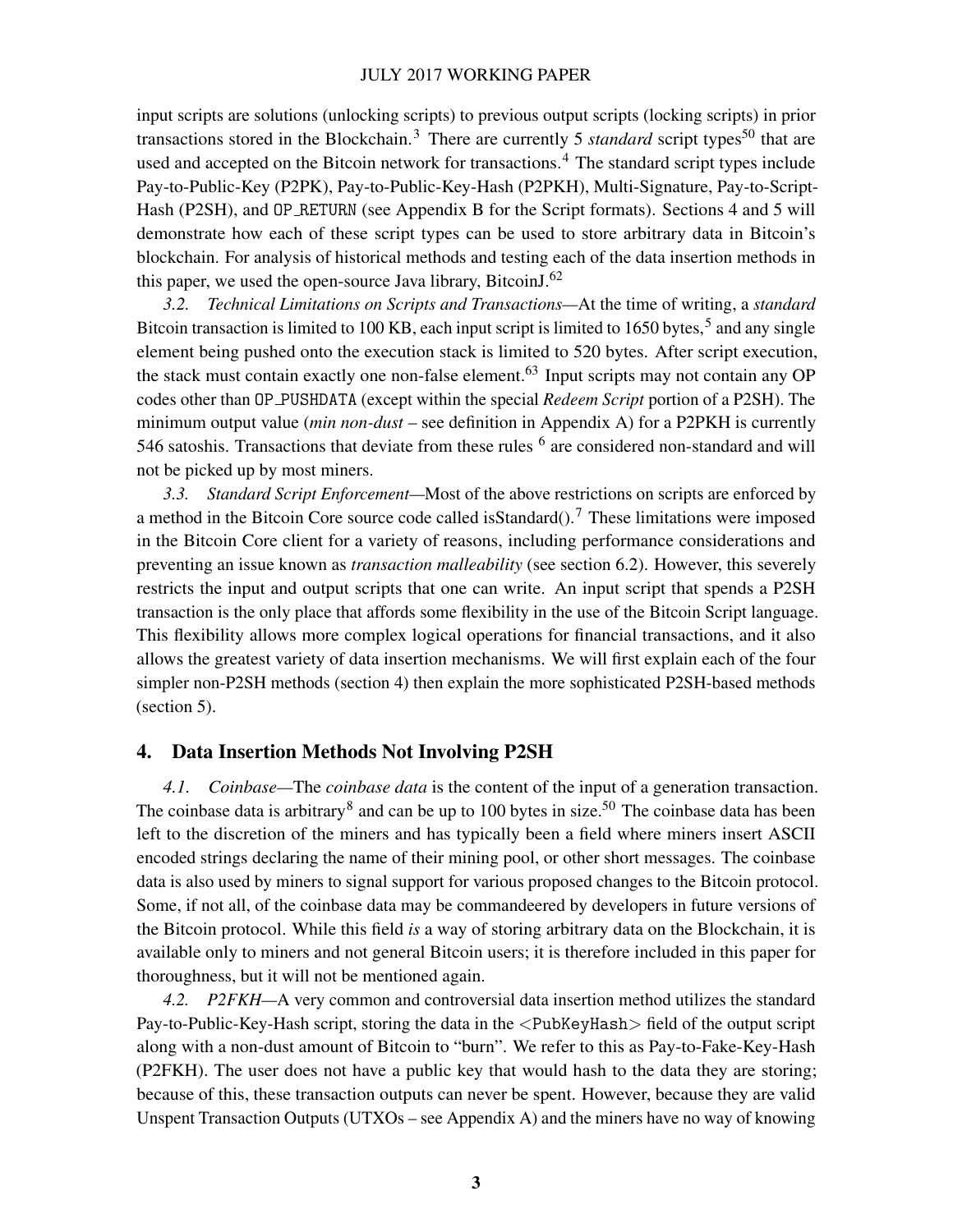

Fig. 1. This JPEG image of Nelson Mandela was stored on 7 December 2013 as P2FKHs spread across multiple transactions, within block  $273,536$ . Size: 14,400 bytes.<sup>11</sup>

<span id="page-4-0"></span>whether the hash corresponds to a real public key that someone possesses, the miners must keep track of these UTXOs (forever). The storage afforded by the P2FKH method is 20 bytes per output, but many outputs can be included in a single transaction. This method has been used to store text,  $9$  images (see Fig. [1\)](#page-4-0), and mp3 files<sup>10</sup> in Bitcoin's blockchain, and is currently the method employed by tools like Apertus.io.[56](#page-16-6)

*4.3. P2FK—*Data can also be stored as a fake public key (P2FK), instead of a fake public key hash.<sup>12</sup> An uncompressed public key is 65 bytes,<sup>13</sup> and the overall script has 3 fewer OP codes, making this a much more efficient method for data storage than P2FKH. However, it does not seem to be in prevalent use by the community as a method for storing data. One possible reason for this is that it would be relatively easy for nodes to detect fake (uncompressed) public keys and the Bitcoin developers (or miners) could shut down this approach in the future.<sup>14</sup> Storing data using a fake compressed public key (33 bytes) could work around this, and would still provide more data efficiency than P2FKH. However, this method also suffers from the problem of creating unspendable UTXOs.

<span id="page-4-1"></span>*4.4. Concerns caused by fake addresses—*Both the popular P2FKH and the P2FK methods are problematic for several reasons:

- (1) Their storage methods are inefficient, incurring greater overhead (particularly P2FKH) and more UTXOs than necessary.
- (2) The miners must permanently track each unspendable UTXO created this way.
- (3) These methods irretrievably "burn" Bitcoin. P2FKH and P2FK both require the user to send a small amount of Bitcoin (greater than or equal to the min non-dust value) to each fake address.

(4) Storing arbitrary data in the Blockchain will create "bloat" to the overall ledger size.

The first three problems can be addressed by using improved data storage methods. The fourth objection will apply to any data insertion method, and the Blockchain is destined to grow larger as long as blocks are mined and transactions are occurring, regardless of what the transactions themselves actually represent. Whether the value of the data being stored is a worthwhile use of the Bitcoin network's resources is a point the community will continue to debate. Regardless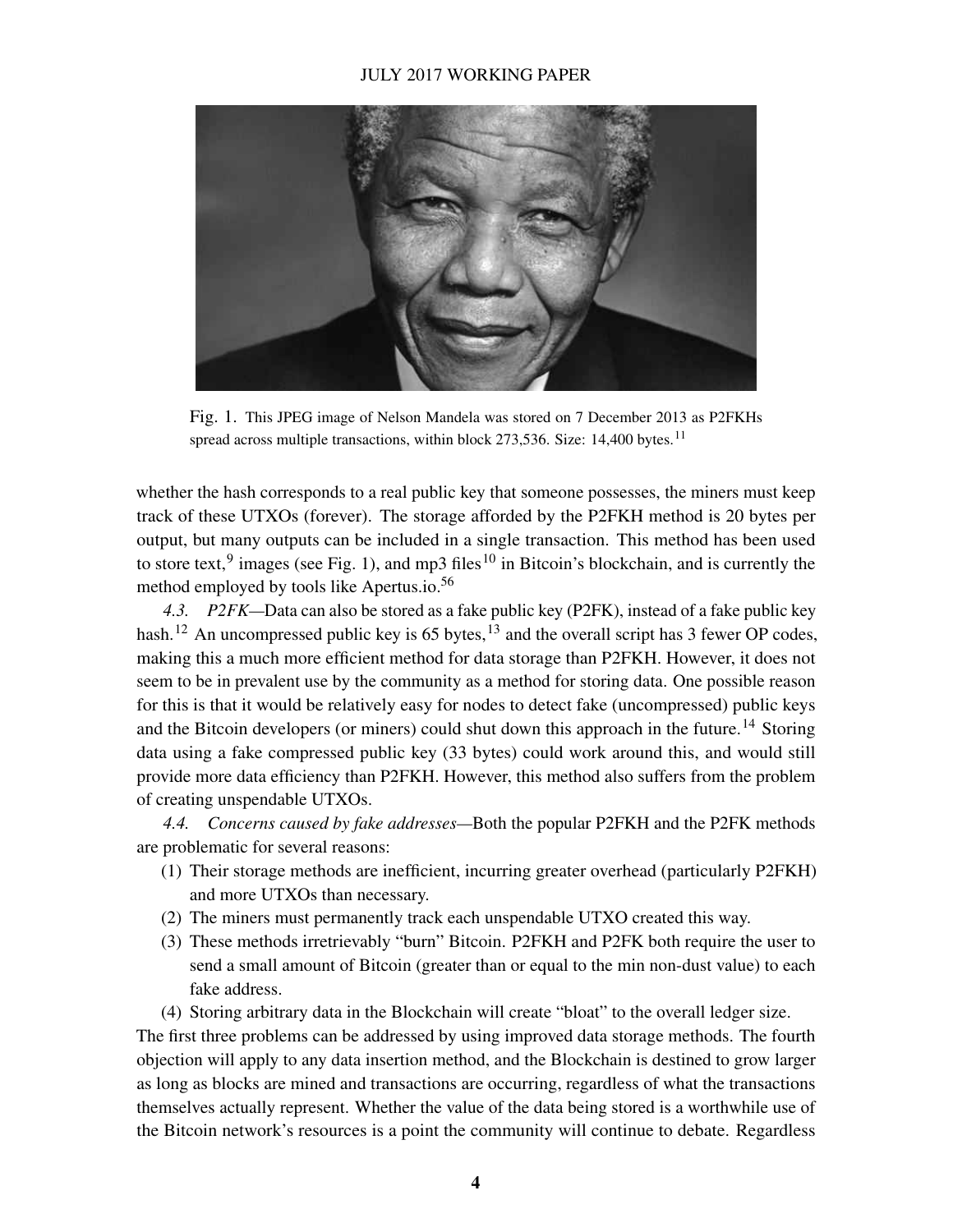| <b>ASCII Character Threshold</b> | Amount Burned Via P2FKH | Amount of ASCII Data Stored | <b>UTXOs</b> |
|----------------------------------|-------------------------|-----------------------------|--------------|
| 18                               | 118.96 B                | 2.59 MB                     | 129,410      |
| 19                               | 62.77 B                 | 2.58 MB                     | 129,004      |
| 20                               | 62.54 B                 | 2.57 MB                     | 128,521      |

<span id="page-5-1"></span>Table 1. BTC (B) Burned Storing ASCII in P2PKH Transactions

of the data storage use case, Bitcoin will face scalability issues, which developers are already attempting to address  $(e.g.,$  segwit,<sup>[64](#page-17-3)</sup> Peter Todd's Merkle Mountain Range proposal to use commitments to obviate the need to store the full UTXO set<sup>[65](#page-17-4)</sup>).

Table [1](#page-5-1) shows an estimated amount of Bitcoin that has been burned to fake mostly-text addresses using the P2FKH method, as of 7 June 2017. Specifically, we aggregated the balances for all P2PKH UTXOs for which the address has never been used as an input script, and the key hash contains 18 (or more) consecutive bytes from the set of printable ASCII characters, plus tabs, newlines, and null  $(\lambda x)$ <sup>t</sup>) characters that may have been used as padding around textual data.<sup>15</sup>

<span id="page-5-0"></span>*4.5. OP RETURN—*The OP RETURN standard script was added as a response to the increas-ing numbers of users using P2FKH to store data (or metadata) in transactions.<sup>[50](#page-16-1)</sup> OP RETURN allows a small amount of data to be included in each transaction, creating a *provably unspendable* UTXO that the miners do not need to track, and that does not require a non-dust burn value.

There can be many outputs in a single Bitcoin transaction, but only one of these can be an OP\_RETURN in a standard transaction.<sup>16</sup> OP\_RETURN can currently only store 80 bytes per transaction. This limit has fluctuated over time (see Bartoletti and Pompianu<sup>[60](#page-16-10)</sup> for a discussion about the history of OP RETURN). To use more than one OP RETURN multiple transactions are required.<sup>17</sup> The order in which these transactions are mined by the decentralized Bitcoin network is difficult to control. Overall this method is appropriate for inserting small amounts of data (or transaction metadata), but it is not suitable for large quantities of data. Some community members have also expressed concern<sup>18</sup> about the robustness of storing data using OP\_RETURN, since provably unspendable UTXOs can be pruned by nodes, and may not be permanently stored/distributed by as many nodes.

*4.6. P2FMS—*Another data insertion method (Pay-to-Fake-Multisig) that commonly appears in the Blockchain is a 1-of-2 or 1-of-3 multisig script,  $19$  with one real public key, and 1 or 2 fake keys containing arbitrary data.<sup>20</sup> Because these transactions are spendable, a user can avoid creating UTXO bloat. For the lowest overhead cost, one would use a (real) compressed public key, and store the data using two fake uncompressed public keys (65 bytes each). This method would keep the data in the UTXO set only until the user decides to spend these outputs (using the one real key). Multiple P2FMS outputs can be stored within a single transaction, consistently using the same real public key in all of them, making data reconstruction straightforward.

However, transactions containing a single OP CHECKMULTISIG must be larger than 400 bytes; specifically, the default requirement is 20 bytes per sigop,  $21$  and one instance of OP\_CHECK MULTISIG counts as 20 sigops.<sup>22</sup> This limitation makes redemption of these UTXOs uneconomical: the cost in fees for spending these UTXOs will be greater than the min non-dust values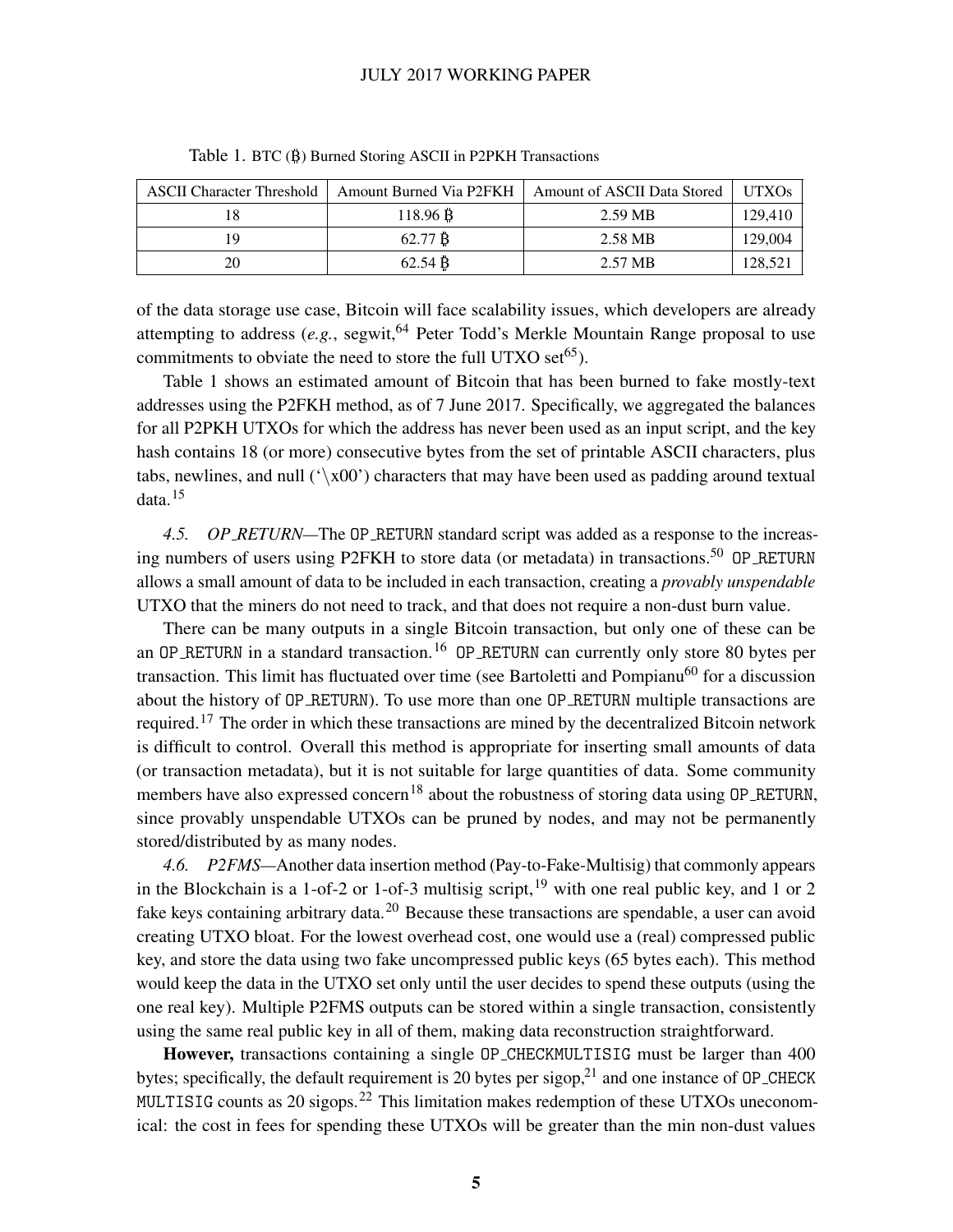that would typically be sent to them.<sup>23</sup> Therefore, users with no regard for the UTXO bloat can simply use all 3 pubkey fields to store arbitrary data with a burn amount.

# <span id="page-6-0"></span>5. Data Insertion Methods Using P2SH

*5.1. P2FSH—*Similar to P2FKH, the Pay-to-Fake-Script-Hash (P2FSH) method simply stores data as a fake hash. P2FSH requires two fewer OP codes than P2FKH (making it slightly more efficient) but still creates an unspendable UTXO. The remainder of section [5](#page-6-0) is dedicated to methods that store data in the input script that spends a P2SH output, rather than in the output script.

*5.2. Two Stages of P2SH Transactions—*There are two stages of P2SH: creating the UTXO and spending the UTXO. To create a P2SH UTXO, the user first creates a Redeem Script, and then applies the HASH160 algorithm<sup>24</sup> to this script.

The output script is then: OP\_HASH160 <RedeemScriptHash> OP\_EQUAL

To spend this UTXO, the user creates an input script (referencing the UTXO above) consisting of the Redeem Script itself (as a single stack element, thus limited to 520 bytes) preceded by a sequence of Script operations that will make the Redeem Script result in only true<sup>25</sup> after execution. There are two approaches to data insertion: either store arbitrary data *inside* the Redeem Script itself, and/or store arbitrary data in the portion of the input script that precedes the Redeem Script. For instance, a user might simply make a Redeem Script that contains an OP\_PUSHDATA2 (3 bytes) followed by a 517-byte data element.<sup>26</sup> Since any stack element other than OP<sub>-</sub>O is evaluated as "true", this script will successfully redeem the UTXO. However, because of the 520-byte Redeem Script limit, it is more efficient to store large amounts of data in the portion of the input script that precedes the Redeem Script (see Fig. [6](#page-12-0) for a visual representation). We will next discuss such methods. (See Appendix C for the full scripts.) Variations of the following P2SH-based methods have been used to store data in the Blockchain since June  $2014.<sup>27</sup>$ 

*5.3. Data Drop Method—*The Data Drop method pushes data onto the stack and drops it off the stack during script execution, typically with the use of the OP DROP operation. Consider the following Redeem Script:  $OP\_DROP$  ...  $OP\_DROP$  <PubKey>  $OP\_CHECKSIG.^{29}$  The preceding input script operations are then  $\langle Sig \rangle$   $\langle Data \rangle$ ... $\langle Data \rangle$ . The stored data must be split into chunks of at most size 520 bytes each. The signature is 71-73 bytes and the Redeem Script is 37 bytes, which leaves 1529 bytes for arbitrary data after accounting for the pushdata OP codes. Recall the input script is constrained by the input size limit of 1650 bytes (see section [3.2\)](#page-3-2), but these inputs can be chained together within a single transaction (up to the 100 KB TX size limit) to store large amounts of data in a nearly contiguous and easy-to-reconstruct format (more about reconstruction in section [8\)](#page-10-0). This method has been used to store relatively large image files within a single transaction in the Blockchain (see Fig. [2\)](#page-7-0).

We include a compressed  $\langle \text{PubKey} \rangle$  as part of the Redeem Script to ensure that the Redeem Script hashes to something new each time this method is used with a new key, and the use of a signature  $(<$ Sig $>$  ... OP\_CHECKSIG) prevents a double-spend attack (see section [6.1\)](#page-7-1). The data insertion method that provides the lowest known overhead (and publication cost) is a variant of this (Data Drop w/o Sig) that eschews the use of signatures and keys in order to pack more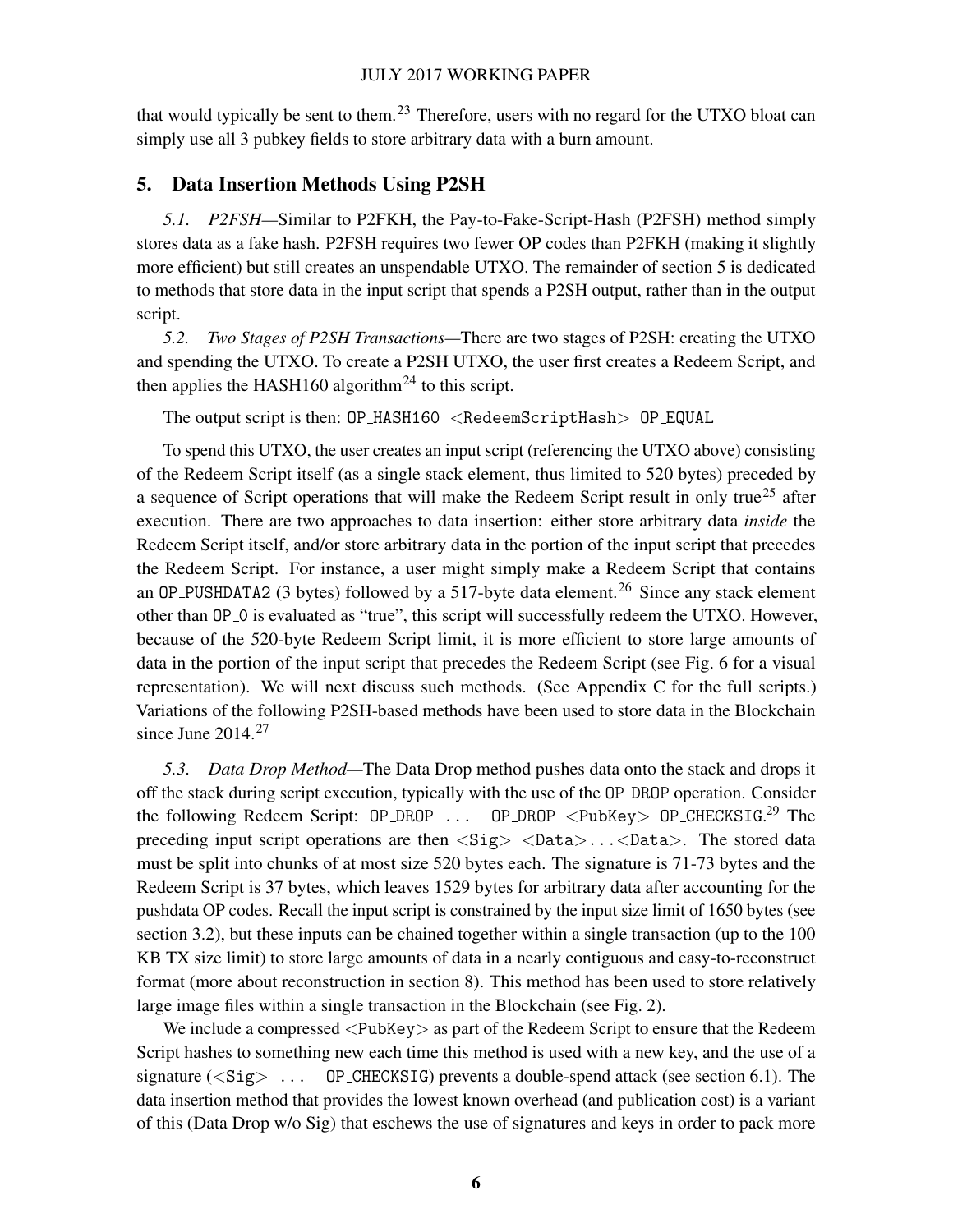

Fig. 2. JPEG image of Mr. Burns stored (without any burns) in a single transaction on 5 April 2017 using the Data Drop w/ Sig method (multiple P2SH inputs with a Redeem Script of  $OP\_DROPs$ ). Size: 34,600 bytes.<sup>28</sup>

<span id="page-7-0"></span>data into each transaction input, at the cost of potential adversarial tampering. However, even using signatures, an adversary could perform an online attack to tamper with data stored using the Data Drop method (see section [6.2\)](#page-8-0). The trade-off between maximizing storage capacity and ensuring transaction security and data integrity is discussed further below.

*5.4. Data Hash Transactions*—The Data Hash method<sup>31</sup> is a more sophisticated method for inserting data in the Blockchain. The largest input script in Blockchain history is an example of this script type; this transaction<sup>32</sup> was included on 27 November 2014, by an unknown author.<sup>33</sup> This transaction included a parody of a Western Union advertisement (see Fig. [3\)](#page-8-1). Similar to the Data Drop method, the input script preceding the Redeem Script contains repeated chunks of <Data>...<Data>. The Redeem Script is of the form:

OP HASH160 <DataElementHash> OP EQUALVERIFY

These three commands are then repeated for each data element that is pushed onto the stack by the input script. Rather than merely dropping each data element off the stack, this script uses hashes to verify that each chunk of data has not been tampered with. Since the hashes are stored in the Redeem Script, and the hash of the Redeem Script was recorded in the first stage UTXO, no other data can be substituted into the input script that spends this UTXO, even if the inputs for this transaction were not signed. However, signing each input (by inserting  $\langle Sig \rangle$  at the beginning of the input script and <PubKey> OP CHECKSIG at the end of the Redeem Script) is still necessary to prevent an adversary from potentially reordering the inputs, or including a subset of the inputs, in a competing transaction. These security concerns are further discussed in the next section.

# 6. Security and Data Integrity

<span id="page-7-1"></span>*6.1. Sniping UTXOs—*We refer to *sniping* as the process of re-appropriating a transaction's unsigned inputs to a new transaction with different outputs (created by the sniper and broadcast simultaneously) to hijack the funds those inputs represent.<sup>34</sup> Only one of these double-spend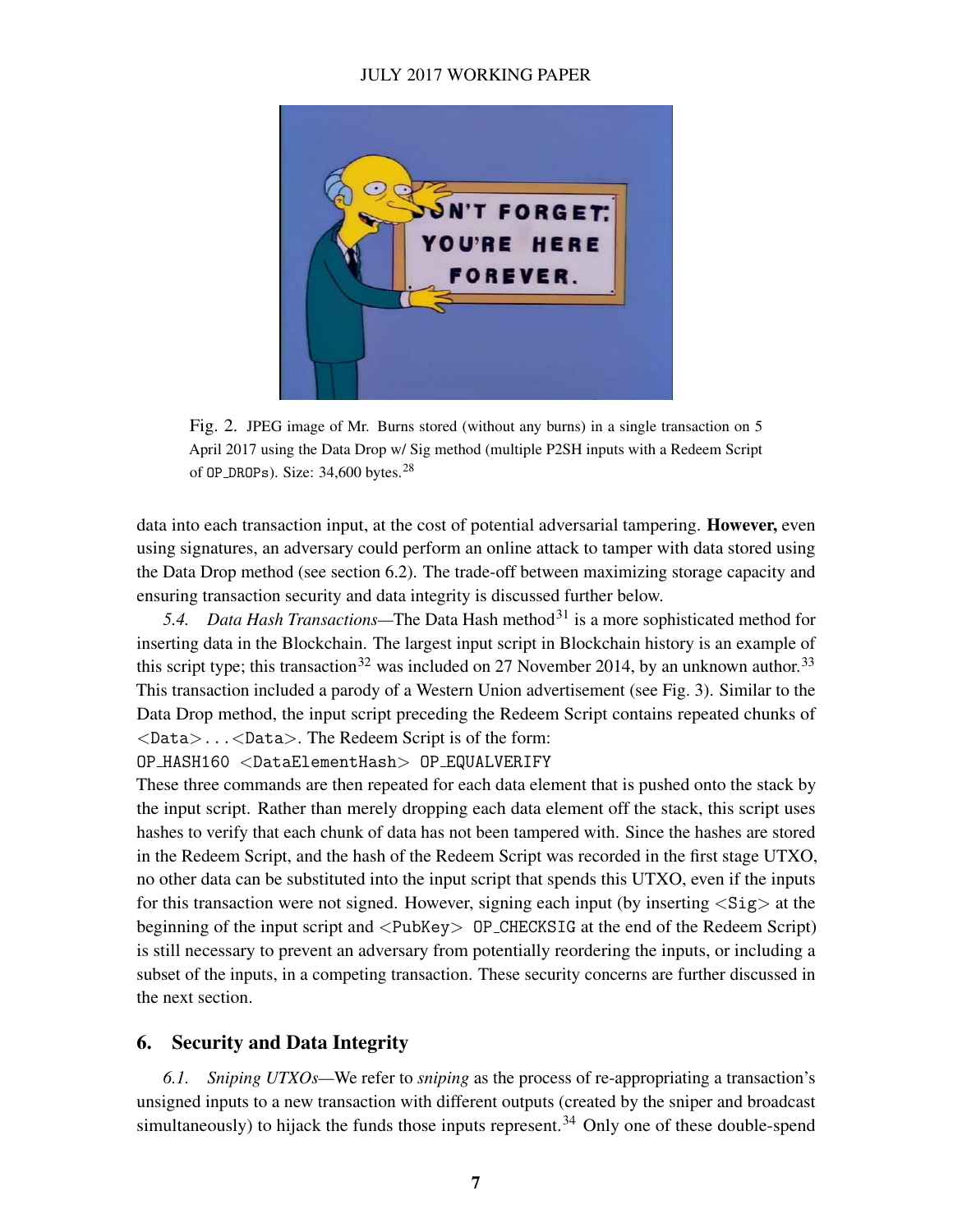

<span id="page-8-1"></span>

attempts may be included in the Blockchain. Signatures are designed to protect against sniping because they prohibit adversaries from making any changes to the signed portion of the transaction (to do so would require generating a new valid signature, which the adversary cannot do without the user's private key). However, when a user creates a signature for an input script, the output scripts are secured, but not the input scripts.<sup>35</sup>

Redeem Scripts that do not require a signature are thus vulnerable. If such a script is used multiple times, it may become associated with its hash, and UTXOs that use this hash may be spent by anyone who provides the corresponding Redeem Script. One could include a unique element in the Redeem Script<sup>[66](#page-17-5)</sup> so that the hash (of the Redeem Script) is different with each use. These transactions, however, could still be sniped in real-time by sophisticated bots.

<span id="page-8-0"></span>*6.2. Transaction Malleability—*We define transaction malleability to mean *any* change to a transaction that is broadcast (prior to block acceptance). Transaction malleability is a problem that has plagued Bitcoin for years, and has been addressed in a variety of ways by the Bitcoin Core development team. The threat to normal users is now rarely more than an annoyance<sup>36</sup> but for data publishers, it is a potentially severe problem that warrants discussion.

When a new transaction is broadcast to the P2P Bitcoin network, it gets passed from node to node, with nodes verifying it and storing it into the mempool of possible transactions to include in a block. An adversarial node may receive a transaction and create a modified version of this transaction to pass along to others in the network. These changes may be as innocuous as changing a PUSHDATA OP code,  $67$  but a more detrimental change could be to alter the arbitrary data stored using the Data Drop method. As long as the scripts themselves still result in valid execution, the modified transaction will have a new transaction ID and could be included in the Blockchain in this modified form. No "functional" transaction data has been changed: the inputs and outputs are still accounted for correctly.

Since the Data Drop with signatures method prevents sniping, it does not currently appear to be a target for malicious agents.<sup>37</sup> However, the Data Drop method includes no measures to prevent an agent on the network from modifying the arbitrary data a user is trying to store, even if each input is signed. In contrast, the Data Hash method ensures data integrity because the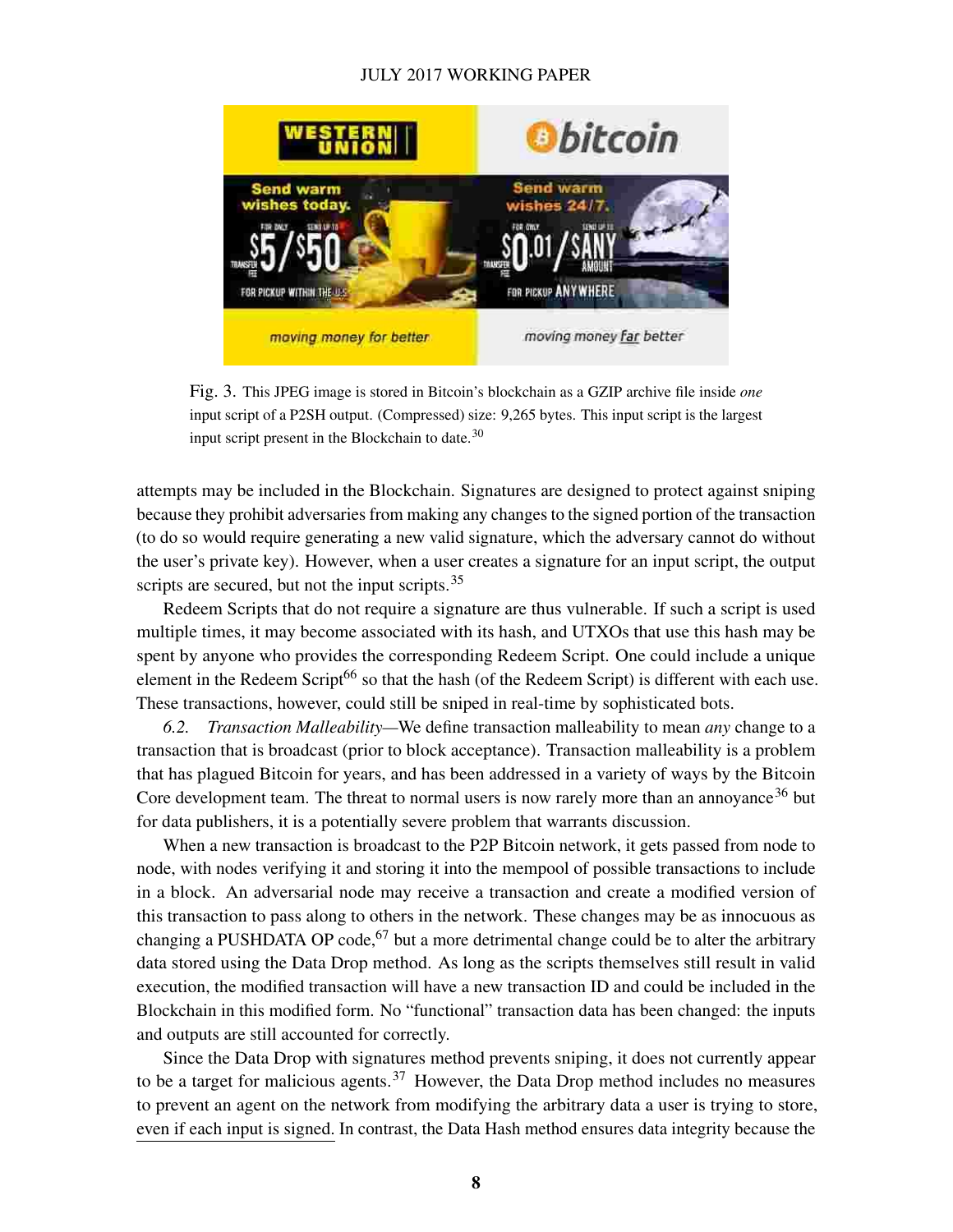hash of each data element is checked during execution of the Redeem Script. While a Data Hash transaction that does not contain a signature could be easily sniped, the sniper would still have to include the exact unmodified data as input. However for data spanning multiple (unsigned) inputs, a sniper could *rearrange* the inputs, or only spend some of the inputs and not others, causing the data to be stored in the Blockchain in an unintended order. Adversaries motivated by mere financial gain can be discouraged by assigning only the min non-dust bitcoin value for each (unsigned) P2SH input, making the sniper effectively pay more in fees (to store your desired data) than they would recoup from redirecting the output to their own address.<sup>38</sup> Thus, the only method guaranteed to preserve data integrity when using multiple inputs is Data Hash *with signatures*.

None of the simpler data insertion methods (P2FKH, P2FK, P2FMS, P2FSH, OP RETURN) suffer from malleability<sup>39</sup> or sniping concerns, since the data is stored within signed outputs.

| Method                   | $SigScript^*$               | RedeemScript*                                                | Max Data | Integrity      | Snipeable      |
|--------------------------|-----------------------------|--------------------------------------------------------------|----------|----------------|----------------|
| Data Drop<br>$(w/o$ Sig) | $<$ Data $>$                | $OP\_{DROP}$                                                 | 1630     | N <sub>0</sub> | <b>Yes</b>     |
| Data Drop<br>(w/Sig)     | $<$ Sig> $<$ Data>          | $OP\_DROP$<br>OP_CHECKSIG                                    | 1529     | N <sub>0</sub> | N <sub>0</sub> |
| Data Hash<br>$(w/o$ Sig) | $<$ Data $>$                | $OP$ HASH $<$ DataHash $>$<br>$OP_EQV \ldots$                | 1560     | $Yes**$        | $Yes**$        |
| Data Hash<br>(w/Sig)     | $<$ Sig $>$<br>$<$ Data $>$ | $OP$ HASH $<$ DataHash $>$<br>$OP_EQV \ldots$<br>OP_CHECKSIG | 1461     | <b>Yes</b>     | N <sub>0</sub> |

<span id="page-9-0"></span>Table 2. P2SH-based Data Insertion Method Summary (Single Input)

∗ (See Appendix C for the full scripts used for these calculations.)

∗∗ If sniped, multiple inputs within the transaction can be reordered, even though the data within each input cannot be changed.

Table [2](#page-9-0) summarizes the two P2SH-based methods with and without signatures in terms of security and data capacity. Although the Data Hash w/ Sig method provides the least data capacity of these methods, the benefit of guaranteed data integrity likely outweighs the loss of efficiency.

# 7. Efficiency Comparison and Costs

First, regarding efficiency concerns about bloating the UTXO set using fake addresses in UTXOs (as discussed in section [4.4\)](#page-4-1), which impacts the scalability of the Bitcoin ecoystem:

- P2FKH and P2FSH are both extremely wasteful, providing only 20 bytes of data per unspendable UTXO.
- P2FK is also quite wasteful, although using uncompressed keys currently affords 65 bytes of data per unspendable UTXO.<sup>40</sup>
- The currently allowed form of P2FMS (with all 3 addresses fake) could store as much as 195 bytes (using 3 uncompressed keys) per unspendable UTXO. Versions of P2FMS with 1 real key are spendable, but there is currently no economic benefit to retrieve min non-dust values.
- OP RETURN does not bloat the UTXO set, since it is provably unspendable and nodes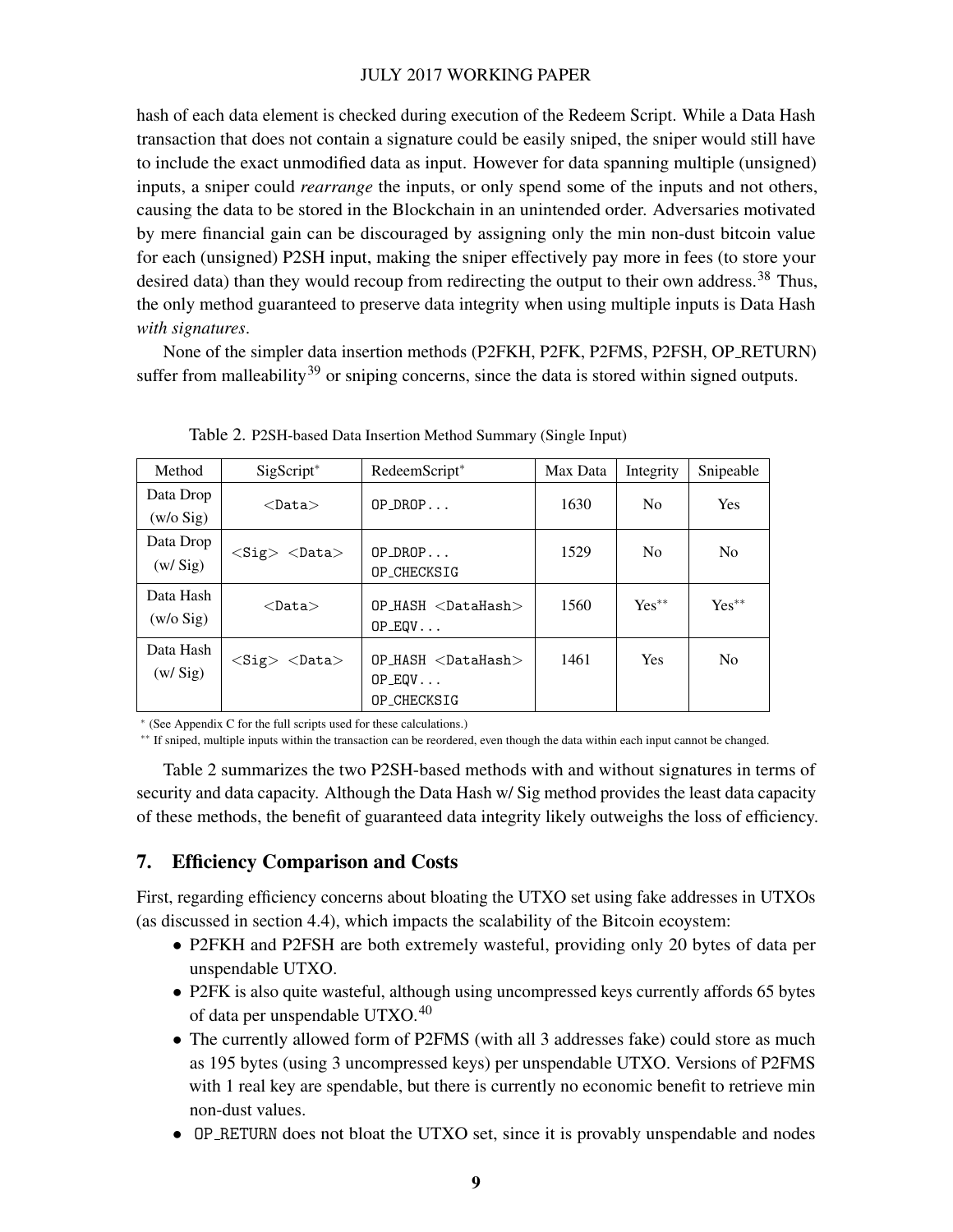may prune it.

• Both forms of the P2SH-based methods that store the data in input scripts (Data Drop and Data Hash) do not increase the UTXO set at all, since all created TXOs get redeemed.

Next, we consider two additional measures of efficiency:

- (1) The total amount of data (*i.e.* including overhead) that is required to be added to the Blockchain in order to store a specified amount of arbitrary data (shown in Fig. [4\)](#page-11-0). This relates to scalability issues, and will be of interest to those concerned with storing full copies of the Blockchain.
- (2) The total cost in satoshis, using current minimal (20 satoshis/byte) fee $^{41}$  and min non-dust burn rates necessary for a transaction to be accepted, for storing a specified amount of arbitrary data (shown in Fig. [5\)](#page-11-1). This measure is of interest to those who wish to store data in the Blockchain inexpensively.

As Fig. [4](#page-11-0) and Fig. [5](#page-11-1) show, OP RETURN is the most efficient choice for storing small amounts of data (up to 80 bytes). For medium amounts of data (between 80 and 800 bytes), P2FMS is the most cost-effective option, and it provides the least data overhead up to  $\approx$  10 KB. For large amounts of data (beyond 800 bytes), the Data Drop w/o Sig method provides the least expensive option, and it requires the least data overhead beyond 10 KB. The P2SH-based methods that store data in the input script (Data Drop and Data Hash) have a higher fixed overhead (due to needing an initial transaction to set up the UTXOs that the second transaction redeems), but offer competitive levels of data overhead compared to P2FK and P2FMS for larger amounts of data at much lower costs (since they avoid the burn costs for each UTXO).

Example: for a 50 KB file, the most cost-effective *secure* method (Data Hash w/ Sig) costs approximately 0.012B, which is a 61% savings compared to P2FKH ( $\approx$  0.03B). At current exchange rates (1 BTC  $\approx$  2500 USD), this would cost about \$30 to publish in the Blockchain.

#### <span id="page-10-0"></span>8. Data Reconstruction

*8.1. Methods Involving Burns—*All methods relying on fake keys and/or hashes are cumbersome to reconstruct. For P2FKH, each output contains 20 bytes of data to be retrieved, and many ordered outputs can be used to store a contiguous data set. To reconstruct the data: Extract the data from the key or hash in each output script.<sup>42</sup> One must be careful to avoid any P2PKH outputs in the transaction that represent "change" addresses; the data outputs are typically marked by their min non-dust values. There does not seem to be a defined limit on the number of outputs a transaction can have.<sup>43</sup> Under the 100 KB size limit, P2FKH has a maximum storage size of 58,680 bytes with a total transaction size of 99,983 bytes. Files larger than this will have to be split among different transactions, and subsequently linked together (either within the Blockchain itself or by external information).<sup>44</sup> This makes fully automatic reconstruction of datasets stored in the Blockchain more difficult. For P2FMS, reconstruction also means avoiding the pushdata OP codes between the fake keys.

*8.2. Methods Not Involving Burns—*For both Data Drop and Data Hash methods, the data is stored in the input script in the same way. To reconstruct the data, ignore: any signature data if present, the pushdata OP codes between the data elements, and the Redeem Script itself. Assuming no malleability concerns, the data will be stored in the same order in which it was broadcast, within a single transaction (up to 100 KB with overhead), achieving a maximum file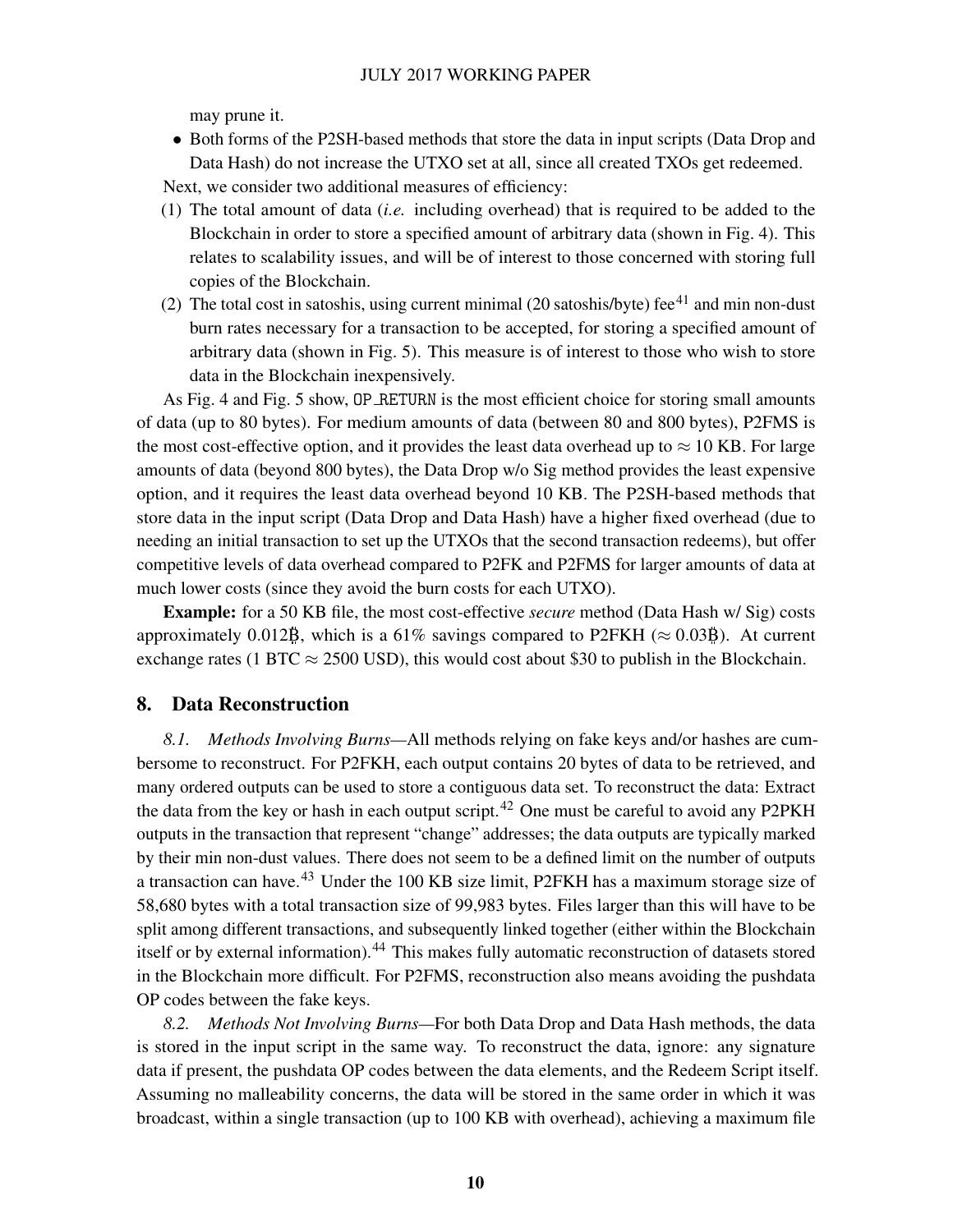

<span id="page-11-0"></span>Fig. 4. Total data required vs. stored data size, for small (LEFT) and large (RIGHT) data sizes, up to the maximum size possible within a single transaction.



<span id="page-11-1"></span>Fig. 5. Currency cost vs. stored data size for small (LEFT) and large (RIGHT) data sizes, up to the maximum size possible within a single transaction. This graph assumes a transaction fee of 20 satoshis/byte and burn values of 1100 satoshis for P2FMS and 546 for other methods requiring burns.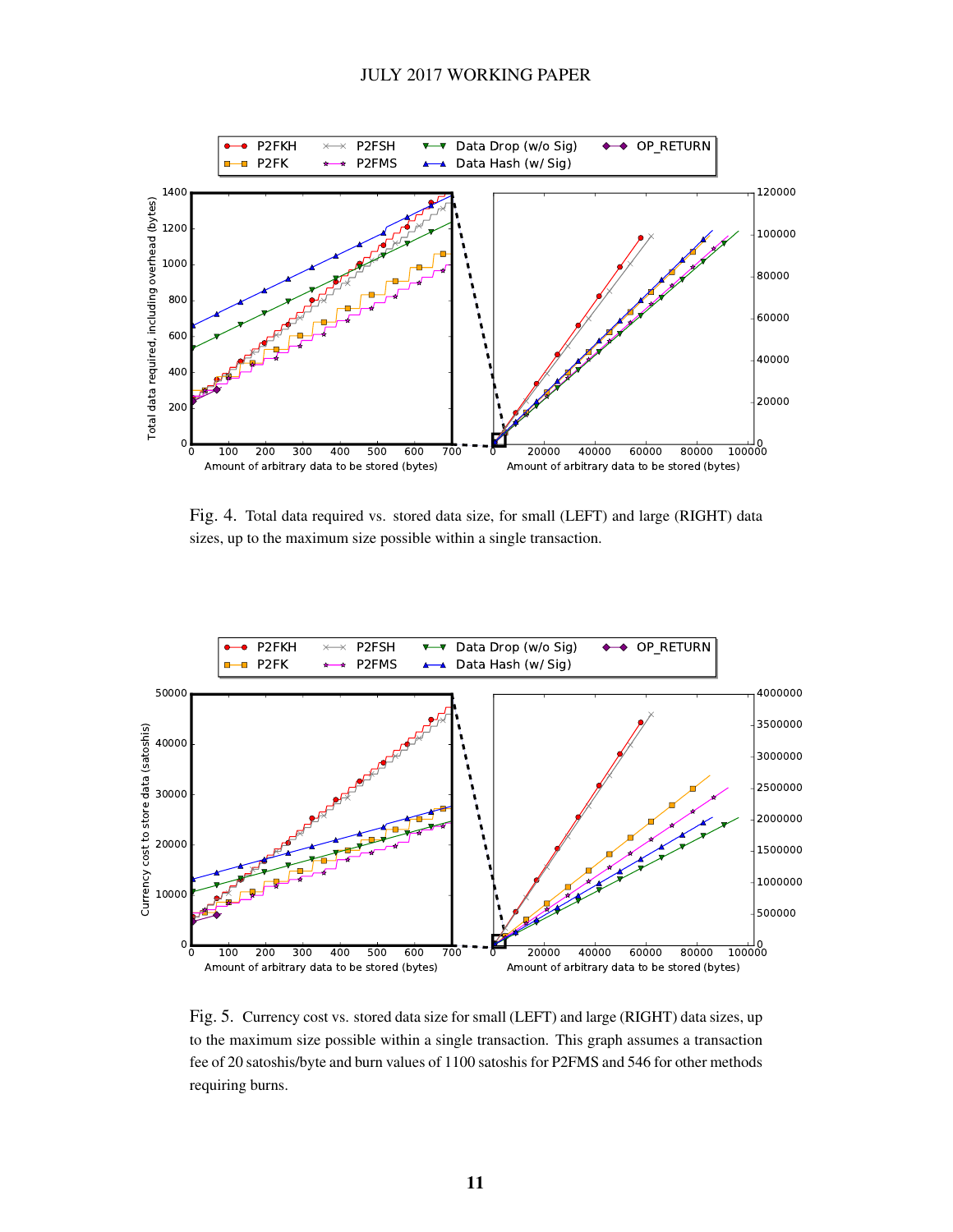

<span id="page-12-0"></span>Fig. 6. The anatomy of a maximally-sized input (holding 1461 bytes of arbitrary data) for a Data Hash w/ Sig transaction. It consists of the input script (above) and the Redeem Script (below). The numbers inside the cells label the number of bytes for each field. Red fields denote op codes, dark blue fields denote the arbitrary data chunks being inserted (and the hashes of that data), and the light green fields denote the signature-related data (omitted for the w/o Sig variant).

size of 96,060 bytes.<sup>45</sup> An OP\_RETURN output can be used for metadata; such as the name of the file, or the TX ID<sup>46</sup> of the next chunk of data for files larger than 100 KB. A figure showing the anatomy of an input script is provided, see Fig. [6.](#page-12-0)

As a point of reference for reconstruction, consider the following transaction, which contains a JPEG image stored using the Data Hash w/o Sigs method:

TX ID: 033d185d1a04c4bd6de9bb23985f8c15aa46234206ad29101c31f4b33f1a0e49 Block: 474586

The Redeem Script data is easily identified as the last data element of each input. The JPEG data precedes the Redeem Scripts, three data elements at a time. The second-to-last input contains only two data elements preceding the Redeem Script. The final input does not contain image data; it is used to pay fees.

#### 9. Conclusion

A comprehensive survey of the benefits and drawbacks of extant methods revealed that there is no optimal data insertion method that dominates all of the others. Instead, different methods will be optimal depending on one's priorities, and the amount of data to store. For small quantities of data, using OP RETURN is a solid choice, and is probably also the closest to an "approved" standard for data publication. For larger amounts of data, if quantity at low cost is paramount and security is unimportant, the Data Drop w/o Sig method may be the best choice. Alternatively, the Data Hash w/ Sig method provides a nice balance of data integrity with an efficient cost function for large data. However, many in the community believe that storing large quantities of data is not an appropriate use of the Blockchain, and that it should be used for storing short hashes of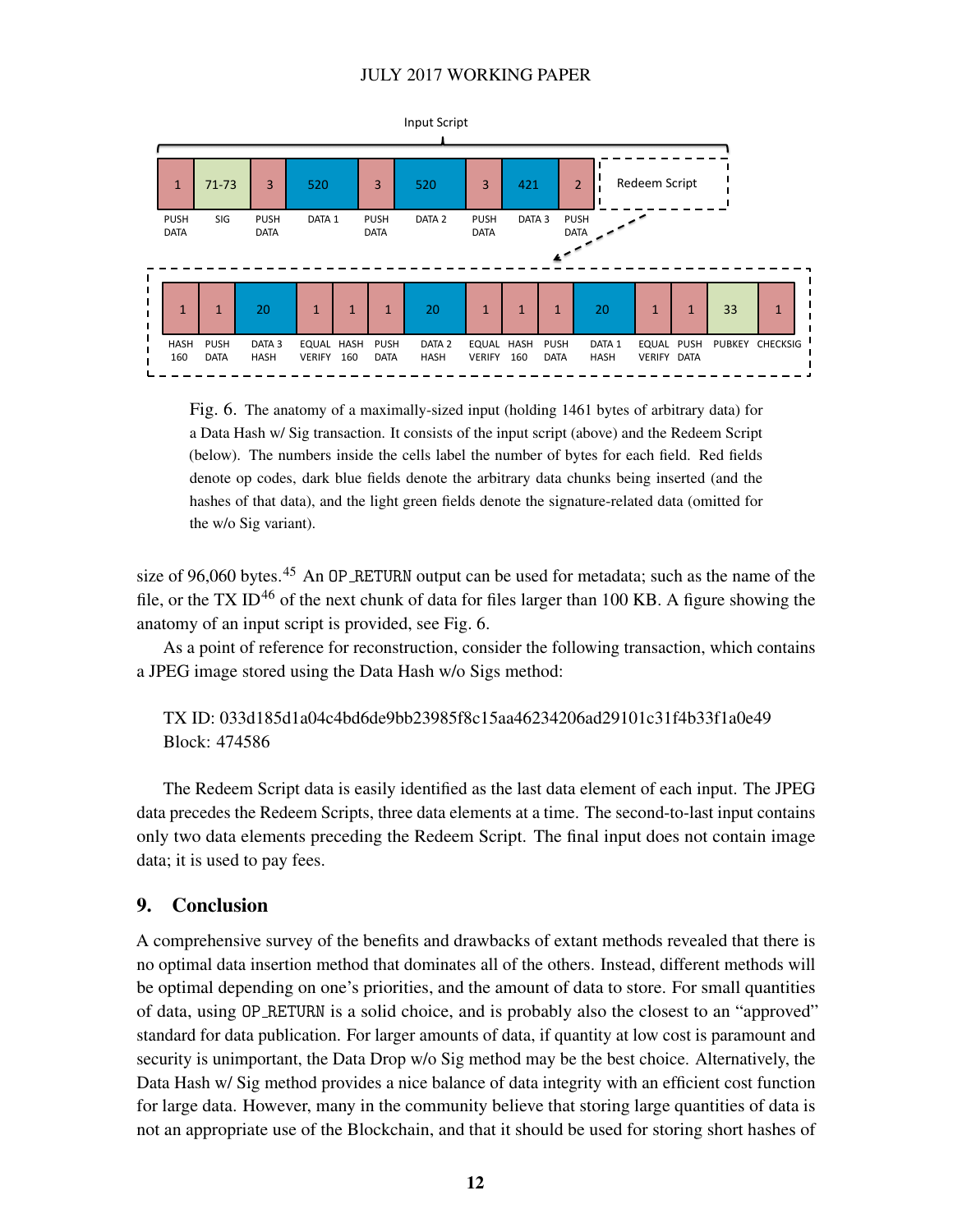documents (i.e. as time-stamped existence proofs) rather than the full documents themselves. Others in the community take a strong free market stance, and hold that if users are willing to bear the cost of data insertion, they should be able to use the technology as they see fit. The purpose of this paper is not to cast value judgments about these perspectives, but rather to encourage *informed* discussion about the technical and economic issues at stake. On a pragmatic level, given Bitcoin exchange rates in recent times, even the most efficient methods may be prohibitively expensive to publish large files, unless the insertion of that data has significant/lasting value to the publisher.

It is striking that P2FKH (which appears to be a dominant approach used by several data publication tools<sup>[56,](#page-16-6) [57](#page-16-7)</sup>) fares poorly in almost all regards: it creates the most unspendable UTXO bloat, it requires the largest overhead, and it costs the most. We have several hypotheses that may explain its (possibly unwarranted) popularity:

- (1) It is one of the simplest to implement. $47$
- (2) Most people are unaware that more sophisticated approaches (like using input-scripts to store data) exist.<sup>48</sup>
- (3) Tool-makers are concerned that more complex methods may be banned in future versions of Bitcoin, which would break compatibility.
- (4) Users are concerned that any data that does not create unspendable UTXOs will not be sufficiently permanent, as it may end up being pruned in the future.

This last hypothesis is the most interesting one. On the one hand, as long as Bitcoin survives, surely some nodes will always keep the full and complete ledger (including input scripts), in order to have a complete archive of past transactions, and to be able to verify the hashes of all blocks from the beginning. On the other hand, UTXOs themselves may not be immune to pruning, as the future might bring the possibility of using cryptographic data structures with commitments to store the status of UTXOs without storing the UTXO data directly.<sup>[65](#page-17-4)</sup> However, this would likely serve as a caching optimization for miners/nodes, and the full record including very old UTXOs would still be archived on disk.

As a final caveat, we have attempted to provide a comprehensive review of the major current and past data insertion techniques, but the knowledge and methods contained in this article are based on a scripting protocol that is subject to continual change, and thus some of the methods discussed may become unavailable in the future. For instance, the impact of the Segregated Witness (segwit)  $BIP^{64}$  $BIP^{64}$  $BIP^{64}$  on the feasibility of long-term data storage using input scripts is an important question for future testing and research. However, even if future changes to the Bitcoin Core disable or enable new features relating to data storage, there is important academic value in documenting the methods that have been used to date. Knowledge of these methods will be useful for historical research, and may form the building blocks of future methods of data publication for Bitcoin, as well as other cryptocurrencies.

# Acknowledgement

We would like to thank members of the Bitcoin Core development team for responding promptly to our questions. We also thank Daniel Zwiener for some interesting conversations. This research was funded by the Augustana New Faculty Research grant program.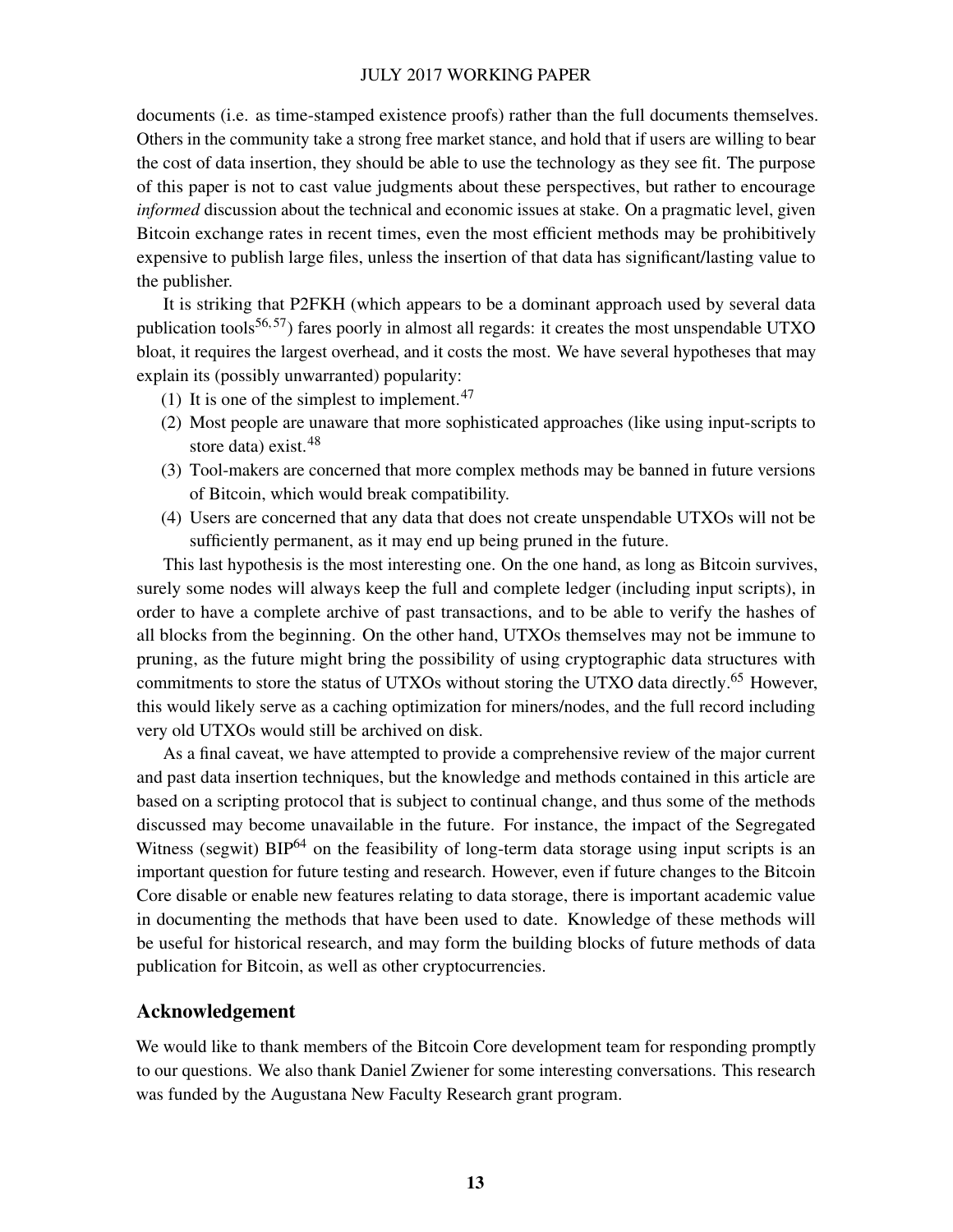# Author Contributions

APS directed the project, wrote the bulk of the initial manuscript, and created tables (37.5%), V wrote code to test insertion methods and search the Blockchain for previously stored data and edited the manuscript (37.5%). FS consulted on technical matters, created graphs, and refined the manuscript (25%).

# Notes and References

<sup>1</sup> "The Times 03/Jan/2009 Chancellor on brink of second bailout for banks." TX ID: 4a5e1e4baab89f3a32518a88c31bc87f618f76673e2cc77ab2127b7afdeda33b Block: 0

<sup>2</sup> Textual data is fairly easy to recover, regardless of the insertion method, by searching for ASCII-printable strings, *e.g.* using the Unix strings command on the .BLK files. However, binary data files (images, sounds, compressed files, etc.) are difficult to locate without understanding the structure of the transactions and scripts that were used to store the data.

<sup>3</sup> Technically, transactions may also reference other transactions that have not yet been confirmed in a block but are residing in the mempool.

<sup>4</sup> This has changed over time. Check the current Bitcoin Core client to see what is currently allowed as a valid transaction script.

<sup>5</sup> Chosen because it can handle 15 compressed keys for a multisig transaction as a P2SH, as of Bitcoin Core 0.9.3.

 $6$  This list of rules is not comprehensive and subject to change over time. We list only the rules that directly affect data storage methods discussed in this manuscript.

 $<sup>7</sup>$  Ironically, due to Bitcoin's decentralized approach, the isStandard method is anything but standard, as min-</sup> ers and nodes on the Bitcoin network can adhere to all, some, or none of these "standard" script restrictions, or even create their own standards to enforce. Moreover, recently the isStandard method has been explicitly moved to a configuration file to be more easily modifiable by users. This means that innocuous looking scripts that could result in valid execution may never be propagated by a large portion of the network while other strange looking scripts might be propagated without issue.

<sup>8</sup> BIP 34 adds height as the first item in the coinbase: https://github.com/bitcoin/bips/blob/master/bip-0034.mediawiki

<sup>9</sup> TX ID: 930a2114cdaa86e1fac46d15c74e81c09eee1d4150ff9d48e76cb0697d8e1d72 Block: 138725

<sup>10</sup> An MP3 of Spock saying: "Live long and prosper", spread across multiple transactions inside of block number 345858.

 $11$  There is some extra data in the first and last transaction that is not essential to reconstruct the image.

<sup>12</sup> TX ID: 77445dd56cea3173e957db23060380fe99a01bab570d93226f831252f85cea41 Block: 471528

<sup>13</sup> The OP code for pushing 65 bytes is 41 which corresponds to 'A' in ASCII, and thus if this method is used for text publication, the first byte should probably be reserved for a newline (or other non-printable ASCII character) so that the popular text extraction scripts do not extract the extraneous 'A' as part of your text.

<sup>14</sup> Nodes could check the x and y coordinates of the public key to ensure they are valid points on the elliptic curve.

<sup>15</sup> This table overstates the value of BTC burned to store *textual data*, since a significant portion ( $\approx$  58 BTC) was paid to the known burn address of all 0s, which likely relates to some proof-of-burn mechanics rather than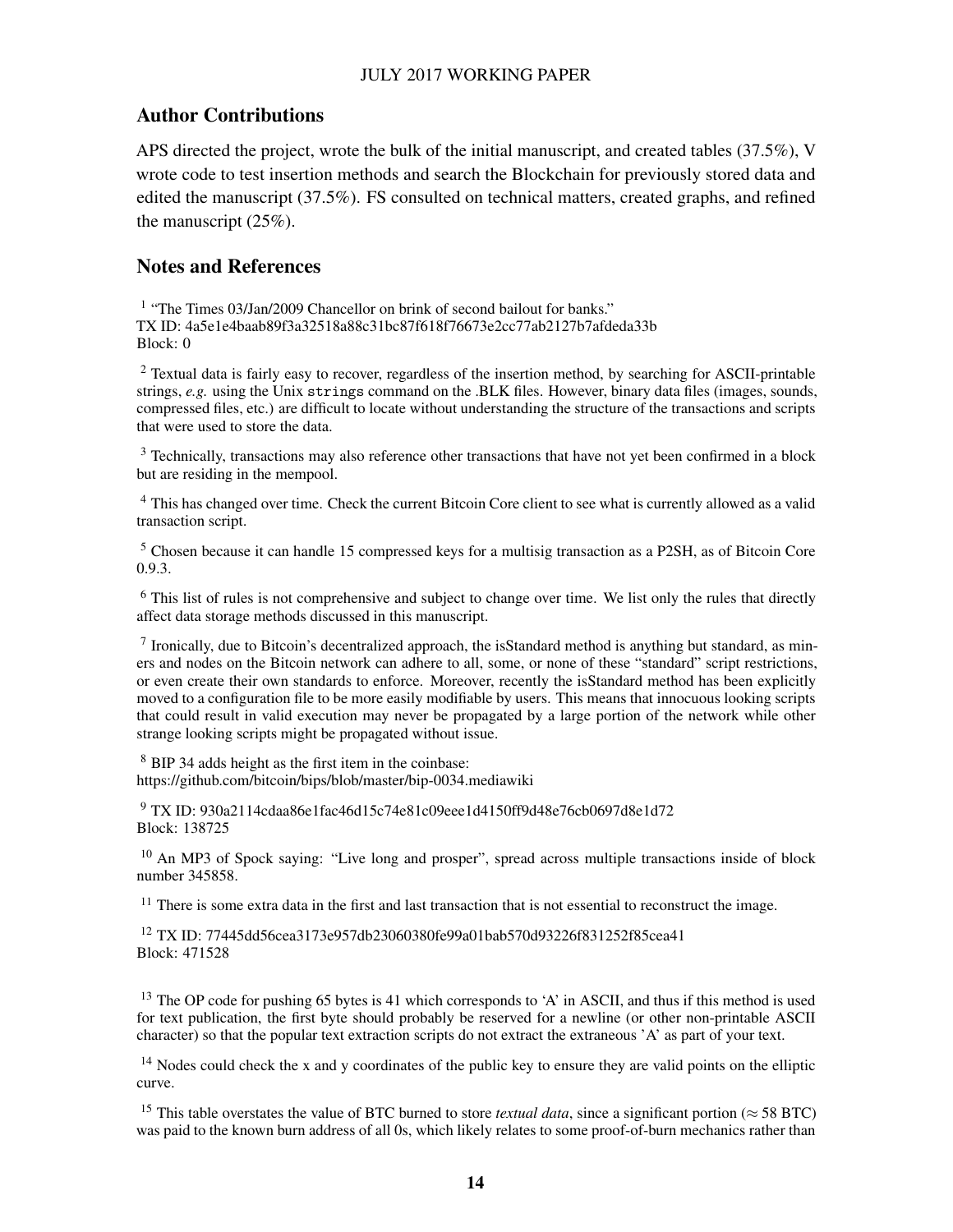data storage. However, the table also underestimates both the value burned and the number of transactions that store *all data*, since binary data (JPEG images, MP3 files, etc.), which tends to be much larger than text, is not accounted for. As of July 2017, there were approximately 52 million total UTXOs,  $68$  meaning that unspendable ASCII/whitespace/null P2FKH UTXOs comprise about 0.25%. Obtaining an exact accounting of unspendable UTXOs is impossible, since arbitrary binary data (especially compressed/encrypted data) can be indistinguishable from legitimate hashes.

<sup>16</sup> <github.com/bitcoin/bitcoin/blob/1ad3d4e1261f4a444d982a1470c257c78233bda3/src/policy/policy.cpp#L152>

 $17$  Using more transactions necessitates more inputs and possibly outputs, increasing fees.

<sup>18</sup> See comments in <https://github.com/bitcoin/bitcoin/issues/8079>

<sup>19</sup> More than 3 signatures in a "bare" multisig output script are marked non-standard; higher (*e.g.* 1-of-12) multisigs are generally done using P2SH.

<sup>20</sup> TX ID: a1e537ac06869cf63845ee1fc1a267c5b3bd1db3ac36e6a21fa4ffe20a941b2a Block: 351746

<sup>21</sup> https://github.com/bitcoin/bitcoin/issues/8079

 $^{22}$  https://gist.github.com/gavinandresen/4135d03a56e0ecd146c7

<sup>23</sup> Even assuming a very low 5 satoshi/byte fee and TX size of 400, a 2000 satoshi fee is nearly quadruple the size of the current min non-dust value.

<sup>24</sup> HASH160 is a shorthand for RIPEMD(SHA256(Redeem Script))

<sup>25</sup> BIP 62 requires that the stack contain precisely one non-false value after script execution.

<sup>26</sup> TX ID: afe9034d3afb9d7d8db064b7944d42b30d650d333819cdbe0132ed71febb9725 Block: 475205

<sup>27</sup> TX ID: d771f31ad04904564da77c1106cde85d06cd641cf2977ffa36f0dd03e89eef4f Block: 307594

<sup>28</sup> TX ID: 94e319d09fc236fb9d7a24e60af8f47ed41ca3cc01e9950c925d806153ed8aa3 Block: 460435

<sup>29</sup> For utmost efficiency, OP\_2DROP should be used to drop two data elements from the stack at a time.

 $30$  Likely to remain so, given the current limit on the size of inputs is now only 1650 bytes.

 $31$  Sometimes colloquially referred to as the "Western Union" or "WU" method. See Fig. [3.](#page-8-1)

<sup>32</sup> TX ID: 200f3f6f8a91ae438d1924e5cedca98cea7f0197b9eba11343948b5621ca19ed Block Number: 331804

 $33$  This script format resembles the approach used to store textual data in Peter Todd's publish-text.py,  $66$  but Todd denied authorship of this transaction, which predates the publication of his Python script by about 6 months.

<sup>34</sup> This behavior has been observed in the wild.

<sup>35</sup> The signature is based on a modified copy of the transaction with empty input scripts. See [https://en.bitcoin.it/wiki/OP\\_CHECKSIG](https://en.bitcoin.it/wiki/OP_CHECKSIG) for details.

<sup>36</sup> A user's transaction may be modified in a minor way that does not affect the transaction's functionality but does alter the TX hash, which can make it more difficult for wallet software to track its status.

 $37$  However, this could change if adoption becomes widespread and/or if transaction malleability continues to be a problem in the future.

<sup>38</sup> Note: an adversary may have much stronger motives for mangling the data publication, depending on the data in question. Also, automated sniping scripts may be programmed to act in an economically rational way,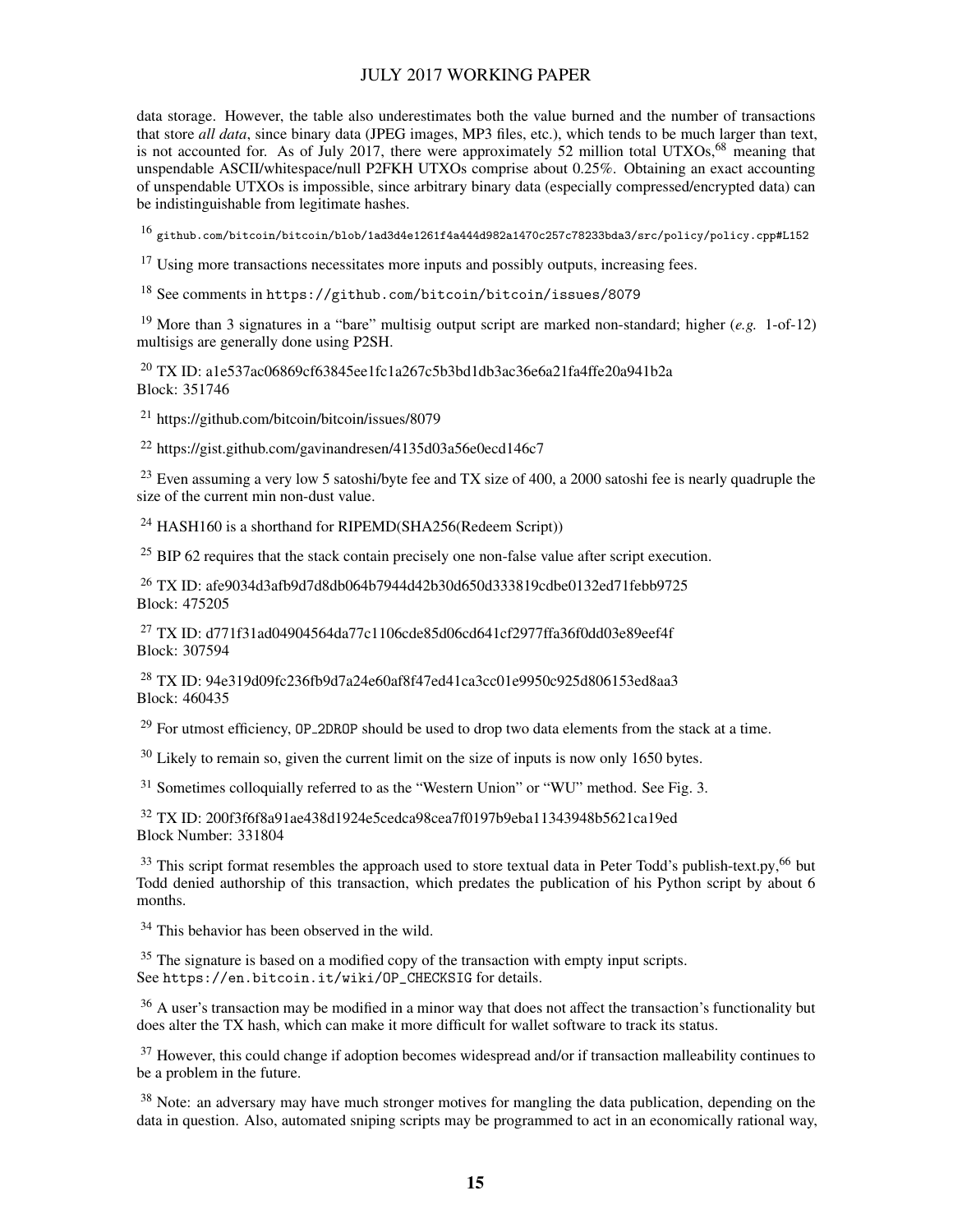but it seems risky to count on this.

<sup>39</sup> Technically, the standard malleability concerns apply regarding altering TX IDs via nonfunctional changes, but the signature protects the integrity of data fields within output scripts.

 $^{40}$  Although note that if future versions of Bitcoin choose to crack down on data storage using this mechanism, it would be necessary to format your data as a "valid" compressed public key (33 bytes long, starting with 02 or 03.

<sup>41</sup> Fees vary as a result of competition between transactions within the mempool. A transaction fee of 20 satoshis/byte currently appears sufficient to ensure the transaction is included in a block *eventually*, although in times of heavy traffic it could take a long time (we have witnessed wait times of up to one week with this fee rate). Higher fees increase your transaction's priority, which could be necessary for publication of time-sensitive data.

 $42$  Do not confuse the PubKeyHash (as bytes of data) with the Base58Check encoded Bitcoin Address.

 $43$  The largest number of outputs within a single transaction in the Blockchain we found is 13,107. TX ID: dd9f6bbf80ab36b722ca95d93268667a3ea6938288e0d4cf0e7d2e28a7a91ab3 Block: 391204

This transaction exceeds the 100 KB transaction size limit currently imposed by isStandard.

<sup>44</sup> Multiple transactions all broadcast simultaneously could end up inside a block in any order, or be separated by blocks.

 $45$  63.7% more data than P2FKH.

<sup>46</sup> Beware of malleability issues, even a change of a single pushdata OP code will change the TX ID.

 $47$  In fact, it can be used to store small amounts of text using any standard wallet software, with a relatively simple conversion to convert ASCII data into a Bitcoin address.

<sup>48</sup> We hope this paper will help to remedy this.

<span id="page-16-0"></span><sup>49</sup> Nakamoto, S. Bitcoin: A peer-to-peer electronic cash system. <https://bitcoin.org/bitcoin.pdf> (2008).

<span id="page-16-1"></span><sup>50</sup> Antonopoulos, A. M. *Mastering Bitcoin: unlocking digital cryptocurrencies* (O'Reilly Media, Inc., 2014).

<span id="page-16-2"></span><sup>51</sup> Anduck. Bitcoinstrings.com. <https://bitcoinstrings.com/> (Accessed July 2017).

 $52$  Coin Sciences Ltd. Coin secrets (beta). <http://coinsecrets.org/> (Accessed July 2017).

<span id="page-16-3"></span><sup>53</sup> HugPuddle Team. Bitfossil. <http://bitfossil.com/> (Accessed July 2017).

<span id="page-16-4"></span><sup>54</sup> Shirriff, K. Hidden surprises in the bitcoin blockchain and how they are stored: Nel-<br>son mandela, wikileaks, photos, and python software. http://www.righto.com/2014/02/ son mandela, wikileaks, photos, and python software. [ascii-bernanke-wikileaks-photographs.html](http://www.righto.com/2014/02/ascii-bernanke-wikileaks-photographs.html) (2014).

<span id="page-16-5"></span><sup>55</sup> Narayanan, A., Bonneau, J., Felten, E., Miller, A. & Goldfeder, S. *Bitcoin and Cryptocurrency Technologies: A Comprehensive Introduction* (Princeton University Press, 2016). pp. 217-218.

<span id="page-16-6"></span><sup>56</sup> HugPuddle Team, embii & The AtomSea. Apertus. <http://apertus.io> (Accessed July 2017).

<span id="page-16-7"></span><sup>57</sup> Erstu, E. (a.k.a. 1Hyena). Cryptograffiti.info v0.90. <http://www.cryptograffiti.info/> (Accessed July 2017).

<span id="page-16-8"></span><sup>58</sup> Ron, D. & Shamir, A. Quantitative analysis of the full bitcoin transaction graph. In *International Conference on Financial Cryptography and Data Security*, 6–24 (Springer, 2013).

<span id="page-16-9"></span><sup>59</sup> Reid, F. & Harrigan, M. An analysis of anonymity in the bitcoin system. In *Security and privacy in social networks*, 197–223 (Springer, 2013).

<span id="page-16-10"></span><sup>60</sup> Bartoletti, M. & Pompianu, L. An analysis of Bitcoin OP RETURN metadata. *arXiv preprint* arXiv:1702.01024 (2017). URL <http://arxiv.org/abs/1702.01024>.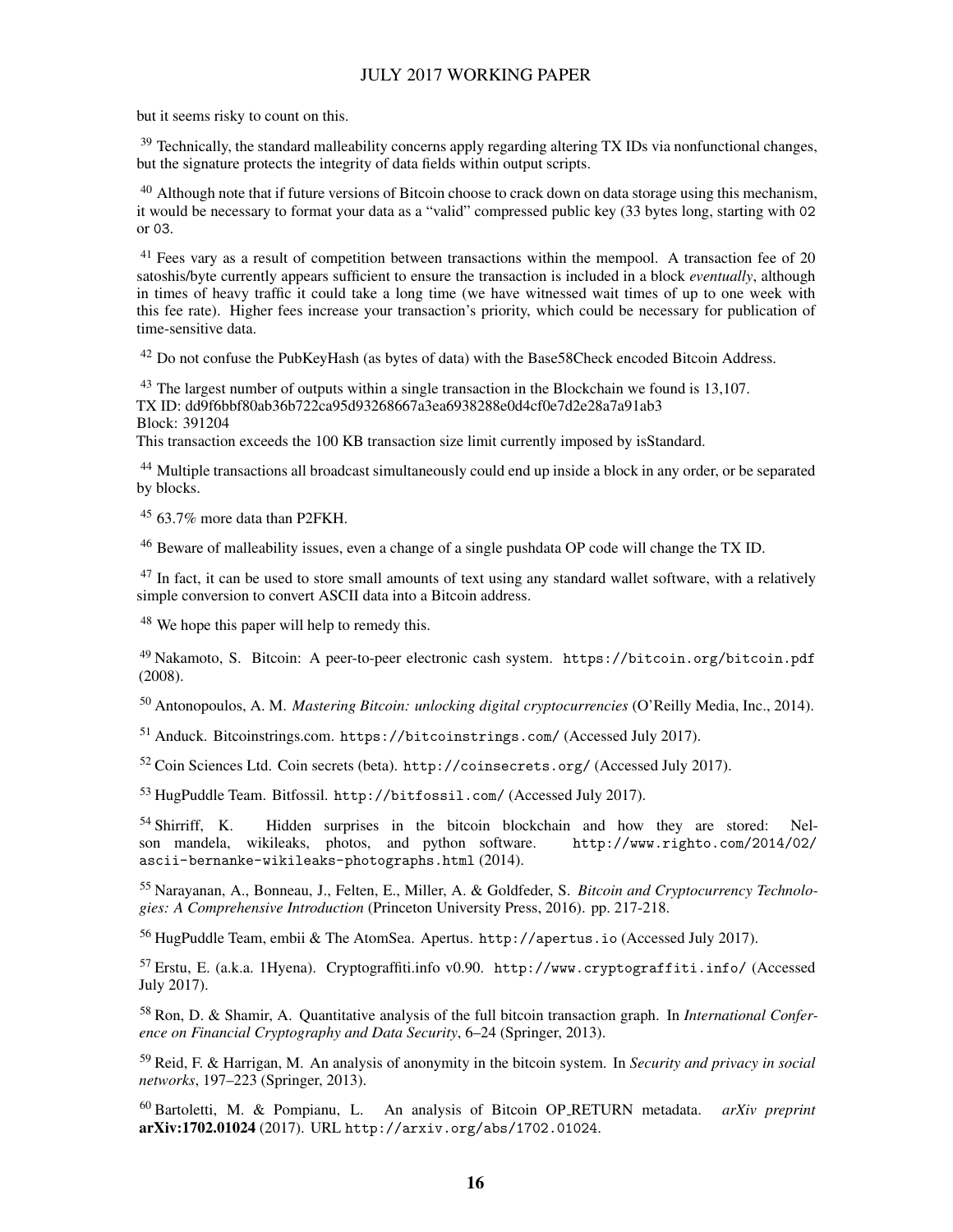<span id="page-17-0"></span> $61$  Miller, A., Juels, A., Shi, E., Parno, B. & Katz, J. Permacoin: Repurposing bitcoin work for data preservation. In *Security and Privacy (SP), 2014 IEEE Symposium on*, 475–490 (IEEE, 2014).

<span id="page-17-1"></span> $^{62}$  bitcoinj Java Library. <https://bitcoinj.github.io/> (Accessed July 2017).

<span id="page-17-2"></span> $63$  Bitcoin Core Development Team. "Make transactions with extra data in their scriptSig's non-standard" commit message. [https://github.com/bitcoin/bitcoin/commit/](https://github.com/bitcoin/bitcoin/commit/39f0d9686095bce469dbfa52333331a5d15c6545) [39f0d9686095bce469dbfa52333331a5d15c6545](https://github.com/bitcoin/bitcoin/commit/39f0d9686095bce469dbfa52333331a5d15c6545) (2012).

<span id="page-17-3"></span><sup>64</sup> . Segregated Witness (segwit) Bitcoin Improvement Proposal. [https://github.com/bitcoin/bips/](https://github.com/bitcoin/bips/blob/master/bip-0141.mediawiki) [blob/master/bip-0141.mediawiki](https://github.com/bitcoin/bips/blob/master/bip-0141.mediawiki).

<span id="page-17-4"></span> $^{65}$  Todd, P. Making UTXO set growth irrelevant with low-latency delayed txo commitments. [https://lists.](https://lists.linuxfoundation.org/pipermail/bitcoin-dev/2016-May/012715.html) [linuxfoundation.org/pipermail/bitcoin-dev/2016-May/012715.html](https://lists.linuxfoundation.org/pipermail/bitcoin-dev/2016-May/012715.html).

<span id="page-17-5"></span><sup>66</sup> Todd, P. publish-text.py. [https://github.com/petertodd/python-bitcoinlib/blob/master/](https://github.com/petertodd/python-bitcoinlib/blob/master/examples/publish-text.py) [examples/publish-text.py](https://github.com/petertodd/python-bitcoinlib/blob/master/examples/publish-text.py).

<span id="page-17-6"></span><sup>67</sup> Shirriff, K. Bitcoin transaction malleability: looking at the bytes. [http://www.righto.com/2014/02/](http://www.righto.com/2014/02/bitcoin-transaction-malleability.html) [bitcoin-transaction-malleability.html](http://www.righto.com/2014/02/bitcoin-transaction-malleability.html) (2014).

<span id="page-17-7"></span><sup>68</sup> Lopp, J. Statoshi dashboard: Unspent transaction output set graph. [http://statoshi.info/dashboard/](http://statoshi.info/dashboard/db/unspent-transaction-output-set) [db/unspent-transaction-output-set](http://statoshi.info/dashboard/db/unspent-transaction-output-set).

## Appendix A: List of common terms

We list some common definitions and abbreviations used in the paper.

- UTXO: Unspent Transaction Output. Each input references a previous UTXO to spend the coins associated with that UTXO. One can think of the set of UTXOs as "places where Bitcoin is stored and can potentially be used as sources for future transactions."
- Redeem Script: A script that is hashed, and this hash is used as the output of a Pay-to-Script-Hash transaction. The Redeem Script and any inputs it takes are supplied when a user wishes to spend the output that was created. These inputs and the Redeem Script itself are executed and must return true in order for the transaction to be valid.
- Dust: If the fees to spend a transaction output (determined from the size of the output and the input required to spend it) would cost more than one third the value of that output, the output value is considered dust. Transactions with dust output values are considered non-standard.
- Min Non-Dust: The minimum non-dust value is the least value one can send without the output being flagged as dust. The minimum output value for a P2PKH is currently 546 satoshis. This minimum threshold value changes depending on the script being used.

#### Appendix B: Standard Transaction Scripts

- (1) Pay-to-Public-Key (P2PK): Output (locking) Script: <PubKey> OP CHECKSIG Input (unlocking) Script:  $\langle$ Sig $\rangle$
- (2) Pay-to-Public-Key-Hash (P2PKH): Output Script: OP\_DUP OP\_HASH160 <PKHash> OP\_EQUALVERIFY OP\_CHECKSIG Input Script: <Sig> <PubKey>
- (3) Multisig (a.k.a. "bare multisig", or "multisig output"): Output Script: M <PubKey 1> ... <PubKey N> N OP CHECKMULTISIG Input Script:  $OP_0 <$ Sig  $1 > ... <$ Sig M $>$